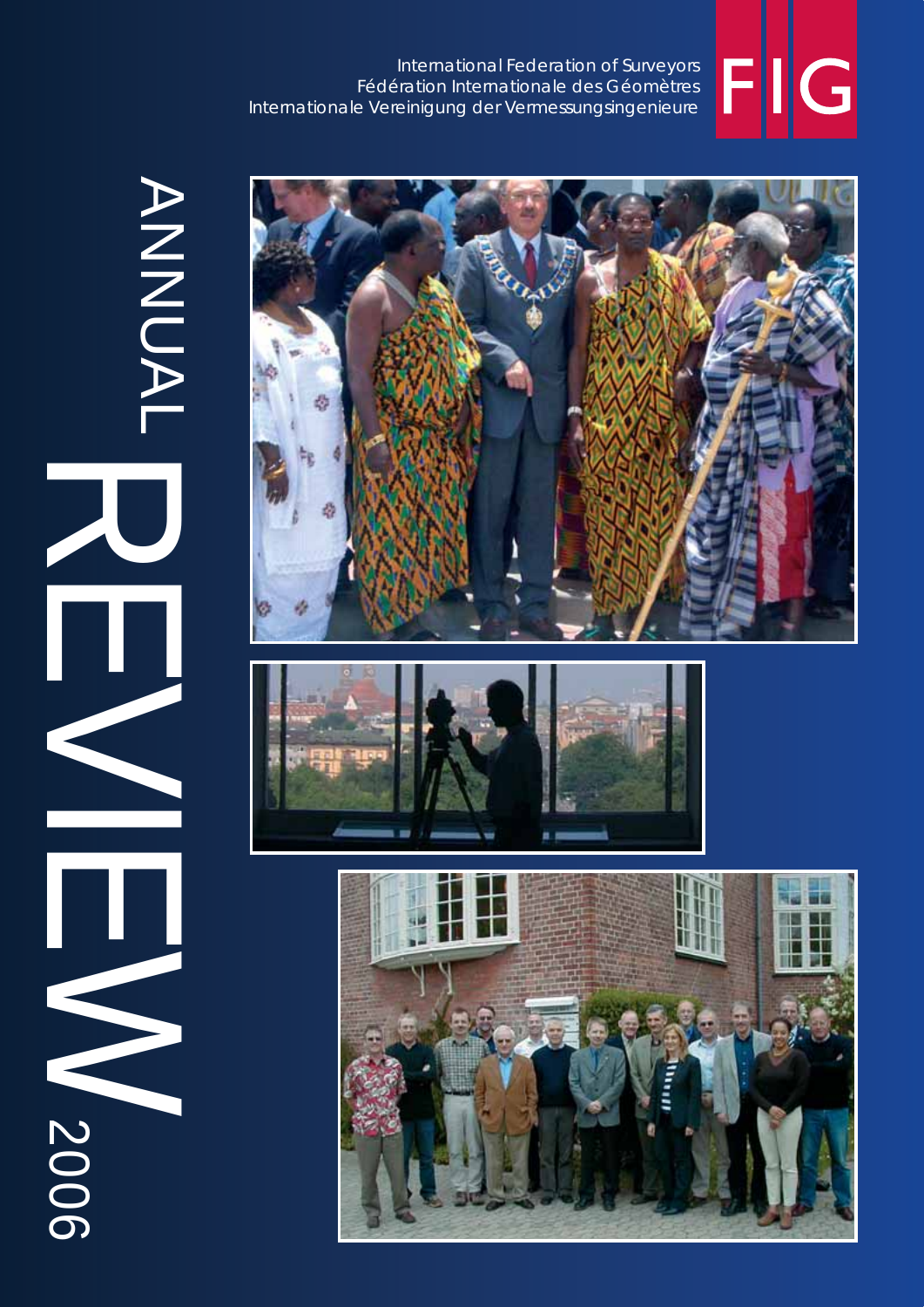



**Skyline of Munich.**

#### **FIG together with INTERGEO® creates the biggest global surveyors' event**



**Surveyor in work for the FIG Congress.**



**The organising team promoting the congress at the FIG Regional Conference in Jakarta in 2004.**

The XXIII Congress of the International Federation of Surveyors, FIG will be held in Munich, Germany from 8–13 October 2006. The congress will be hosted by the DVW – German Association of Surveying – Society for Geodesy, Geo-Information and Land Management – which has assumed the FIG presidency for the period 2003–2006. This unique, large-scale event will make Munich the focus of international activity for one week in October, at least for surveying and geomatics. The International FIG Congress will run concurrently with the INTERGEO 2006 as one fully integrated event. The annual German INTERGEO® (10–12 October 2006) is the biggest congress and tradeshow for geodesy, geo-information and land management in Europe. Especially the expert fair with almost 500 exhibitors and an exhibition space of 30,000 sqm2 make FIG 2006 the largest meeting for surveyors this year. The organisers expect more than 15,000 visitors to the exhibition in Munich.

Within the common framework there are several additional events linked to the main congress. For example the workshop 'History of Surveying' at the Deutsches Museum, the Geodetic Week, which ensures the exchange of information on current activities in geodetic university and research institutes and the joint symposium of International Association of Geodesy (IAG) and FIG Commission 5.

The FIG Congress will run for a whole week at the International Congress Centre in Munich and at the Holiday Inn Munich. The congress includes four plenary sessions – three jointly with the INTERGEO® – and more than 100 technical sessions and workshops with 600 papers. This together with 30 technical tours will provide the largest professional programme in surveying business. To balance the high-profile technical programme a wide range of sightseeing tours and social events has been planned. In order to facilitate the mutual exchange of ideas, a variety of meetings and events will be organised jointly, both in the professional field and on social level.

The FIG Congress takes place at two different venues: the congress and exhibition will be held at the International Congress Centre Munich (ICM) while the FIG administrative meetings, General Assemblies and highlights as the welcome reception, closing ceremony and the party of the next FIG Congress (to be held in Sydney in 2010) will be at the Holiday Inn Munich City Centre. ICM and Holiday Inn are linked by an effective public transport system, and the public transport is included in the congress registration.

"With the motto 'Shaping the Change', we wish to discuss how the surveying profession can contribute to the present and future challenges among experts, but also make them accessible to a more general public", expresses Prof. **Holger Magel**, FIG President "Without any doubt the FIG Congress will be the highlight of these four years under the presidency of the German surveyors in FIG". This is the second time FIG has its congress in Germany, the first time was thirty-five years ago in Wiesbaden in 1971. The FIG congress summarizes the results of past four years of the ten FIG technical commissions and the FIG Council to a common platform. This is resulted also in the congress programme reaching from the opening ceremony to the technical sessions and workshops. The speakers include our international partners from the United Nations and its agencies – the long-time Executive Director of UNEP Prof. **Klaus Töpfer** will be the keynote speaker at the opening ceremony – to our professional partners e.g. representatives of the geospatial information societies. FIG is also very happy of the increased co-operation with its corporate members to the scientific programme. President Magel expects that the FIG Congress in Munich will make a new record both in participant figures and nations represented in the congress.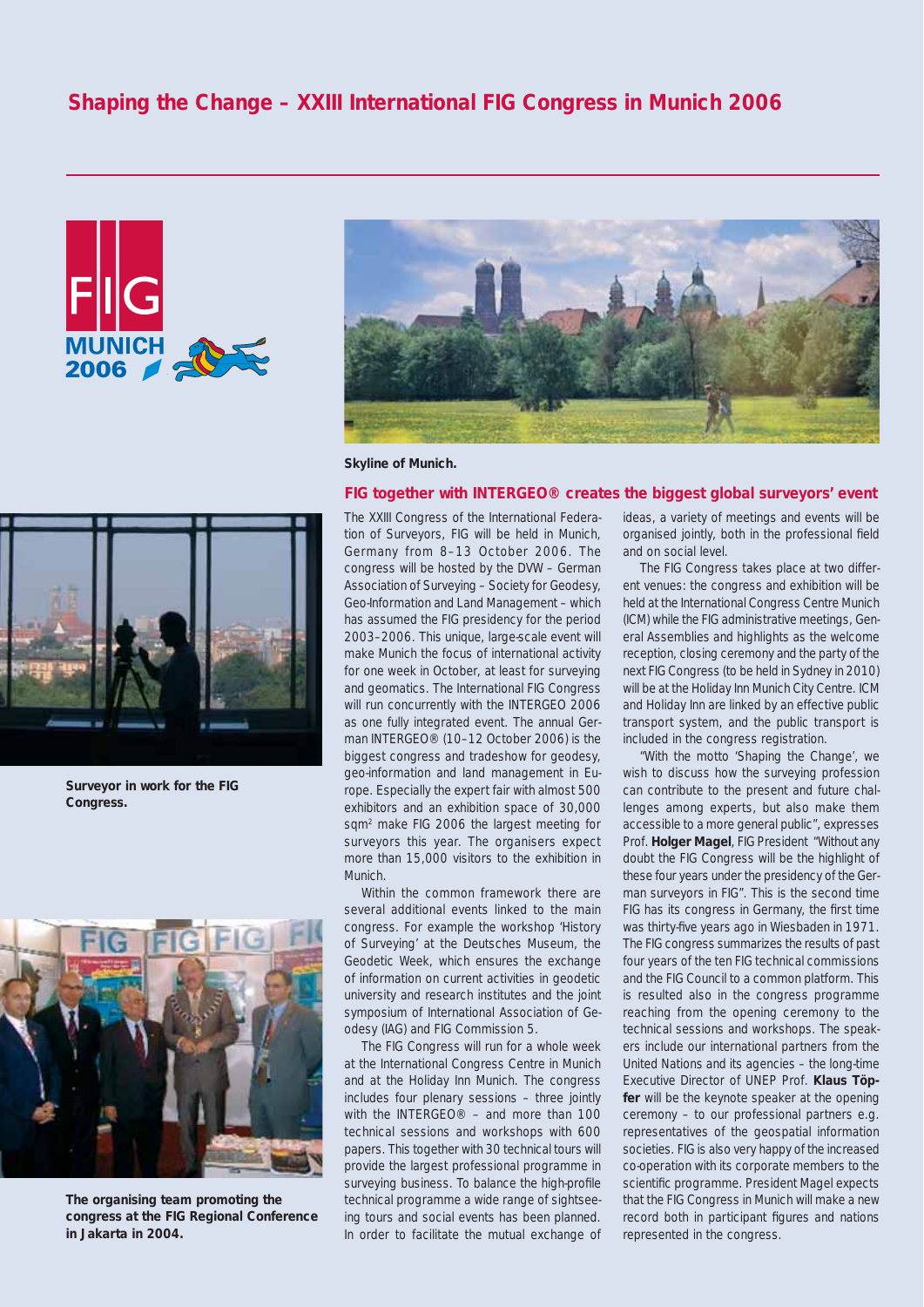#### **Greeting from the President**

**by Univ. Prof. Dr.-Ing. Holger Magel, President of the International Federation of Surveyors**



This year is the last of our four-year term of presidency, the evaluation of the whole term of office will be made next year after the highlight of our period the FIG Congress in Munich is over. So this Annual Review will focus on commission activities and also summarizing the numerous activities that the Federation has implemented during the past year.

The end of the term of second German FIG leadership will at the same time end one part of the FIG history as we will conclude the transition period of the FIG administration structure, a long way that started a decade ago. When selecting material for this Annual Review and at the same time making an interim report of the past three and a half years, I can without hesitation summarise – and this was confirmed to me many times during my visits of and meetings with member countries and leading member representatives - that FIG has managed to improve its activities both internally and externally. This applies when we consider the number of members, member associations or the quick increase of universities as academic members. It is also very true in our partnership and co-operation with external partners like the United Nations and its agencies and other professional – or as I prefer to call them – sister associations. As part of trust to our activity and initiatives I am happy to say that FIG has been selected to chair at the moment both the Habitat Professionals Forum and the Joint-Board of Geospatial Information Societies.

As with every council the highlight of the four-year term of office of the German Council will be the XXIII FIG Congress to be held in my hometown Munich. This time the congress will be very special as we organise it jointly with the German Intergeo. This will bring even 15,000 to 20,000 visitors to the biggest FIG event ever. When looking at the huge tradeshow and numerous tours and side-events we should, however, not forget that the main purpose of the FIG Congress is still to collect the results of the previous four years from our ten technical commissions, task forces and permanent institutions. Thus, the congress will be a real showcase on what has happened in FIG during the past four years.

In this Annual Review we give lot of space to the Commission activities that have taken place during the last year. As you can see from the number of events and other projects implemented by the commissions, their chairs, officers and national delegates, the commissions are as I have already pointed out many times as former

ACCO chair the real engine and soul of the Federation. Without these volunteers and their enthusiasm no seminar, no conference or report would be possible. The activities that the current commissions have taken have raised expectations to a high level for the new chairs elect who will take over the commissions in Munich. My special hope lies on an increased awareness of the importance of commission 10 and the approach of joining in of all other commissions with the work of commission 10.

After the previous Annual Review was published last year there are also some issues from the Council point of view that I would like to highlight. I apologise once again that we had to cancel the regional conference planned for Havana last year. However, we are very happy to announce that there will be a regional conference in Latin America in late 2007. Earlier this year we managed to organise an excellent regional conference in Accra thanks to the great enthusiasm of the Ghana Institution of Surveyors and the local organizers. The concept of regional conferences has really approved to be a successful concept. The Council has considered to continue with this concept, however in the future the regional conferences will be organized only every second year.

As you can also read in this Review the Council members and I have visited several member associations and potential member countries. It seems to be almost tradition that after each visit interest on FIG and to international co-operation in general increases and often culminates to membership – I mention here only Georgia as an example.

I am together with my Council satisfied to the progress and results that we have reached during the past years and with satisfaction notice that FIG will be in good hands also in the future. At the Council and Commission Officers meeting in Copenhagen in May we had the change to discuss the future governance structure of FIG. Even though there is need for smaller justifications, in general we are on the way to right direction. At the General Assembly in Munich we will elect a new President and two Vice Presidents who will take over the administration for the next four years together with the two Vice Presidents that will continue in the new Council. The draft Commission work plans were discussed at the meeting in Copenhagen, also they seem to be very interesting and challenging for the future.

One area that I have been very pleased is the co-operation with the United Nations where FIG is often considered as the main or even premium professional partner. As an example I take our role at the UN regional cartographic conferences, co-operation with FAO and UN-Habitat at our own conferences and our visible role at the World Urban Forum in Vancouver in June 2006.

Finally I would like to point out that the economy of the Federation has improved remarkably during last years, which allows more flexibility for the next Council. However, I remind you that FIG can work efficiently only if the budget is well in balance. This requires also that all members have discipline in paying their membership fees. It is really frustrating or even painful for me and the Council to expel members of FIG which we have welcomed hearty just few years ago!

I have enjoyed the cooperation and contacts with you all. Special thanks belong to all our members, especially those presidents and board members who have welcomed me and Council members at our visits, naturally to all FIG functioners (especially commission officers and national delegates who are all volunteers),, but also to the Council members and the FIG office whose strong support and trustful cooperation I am very grateful for.

Formally the term of presidency of the German Council will conclude at the handover meeting in Münster, Germany 2 December 2006 which will be celebrated together with all old and new Council members and especially with the DVW. But before that I welcome you all to the FIG Congress in Munich in October. See you there!

Yours sincerely,

D. J. Clape

Holger Magel President of FIG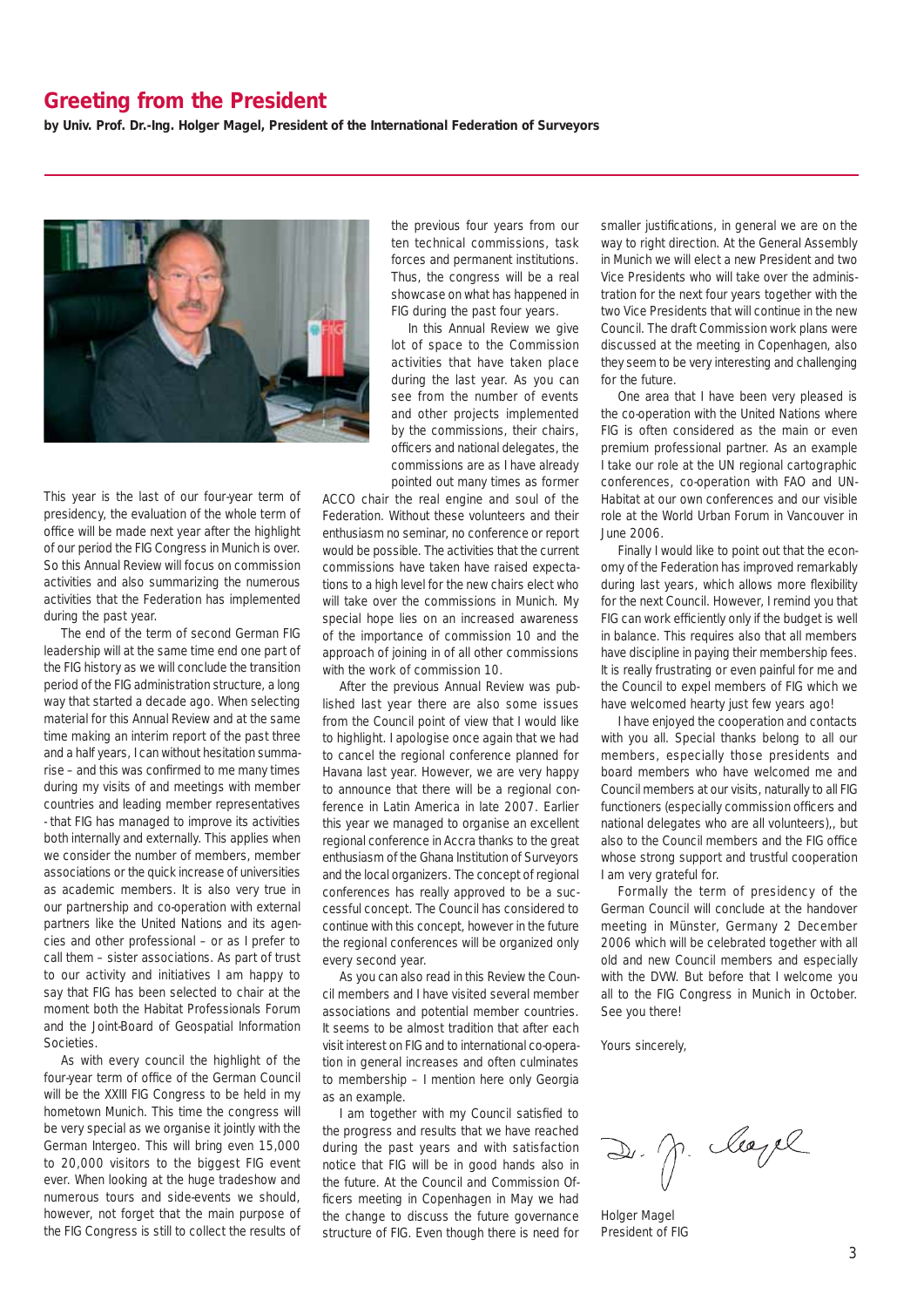

**President Holger Magel had a meeting with the Chiefs before the opening ceremony.** only for Ghana but for the whole Africa. The big



**President Magel giving his opening keynote address.**

**His Excellency John Henry Mensah, Senior Minister of Ghana gave the keynote address on behalf of HE Mr. John Agyekum Kuffour, President of the Republic of Ghana.**



**Promoting Land Administration and Good Governance**

The 5<sup>th</sup> FIG Regional Conference was organised in Accra, Ghana, 8–11 March 2006 together with the 37<sup>th</sup> Ghana Institution of Surveyors Conference. This was for the first time that FIG organised its regional conference in West Africa. The interest in Ghana and the region, particularly Nigeria should be mentioned, exceeded all expectations of the organisers. Totally almost 650 participants attended representing 50 countries –- representatives from 20 African countries and from 30 countries from overseas.

The conference was organised by FIG and the Ghana Institution of Surveyors (GhIS) in cooperation with the Ministry of Lands, Forestry and Mines and the Land Administration Program (LAP). Co-hosts included FAO and UN-Habitat, the International Society for Mine Surveying, Joint Board of Geospatial Information Societies and the International Society of Photogrammetry and Remote Sensing (ISPRS). The Regional Centre for Training in Aerospace Science (RECTAS) and the Continental Geodetic Reference System for Africa and the African Geoid Project (AFREF) organized a special workshop at the conference sponsored by the UN Economic Commission for Africa. Sponsors and exhibitors covered the whole field of surveying and geomatics.

The theme of the conference "Promoting Land Administration and Good Governance" was well selected and proved to be most actual not

**Dr. B. E. K. Prah, President of GhIS proudly welcomed the FIG family for the**  first time to Ghana.

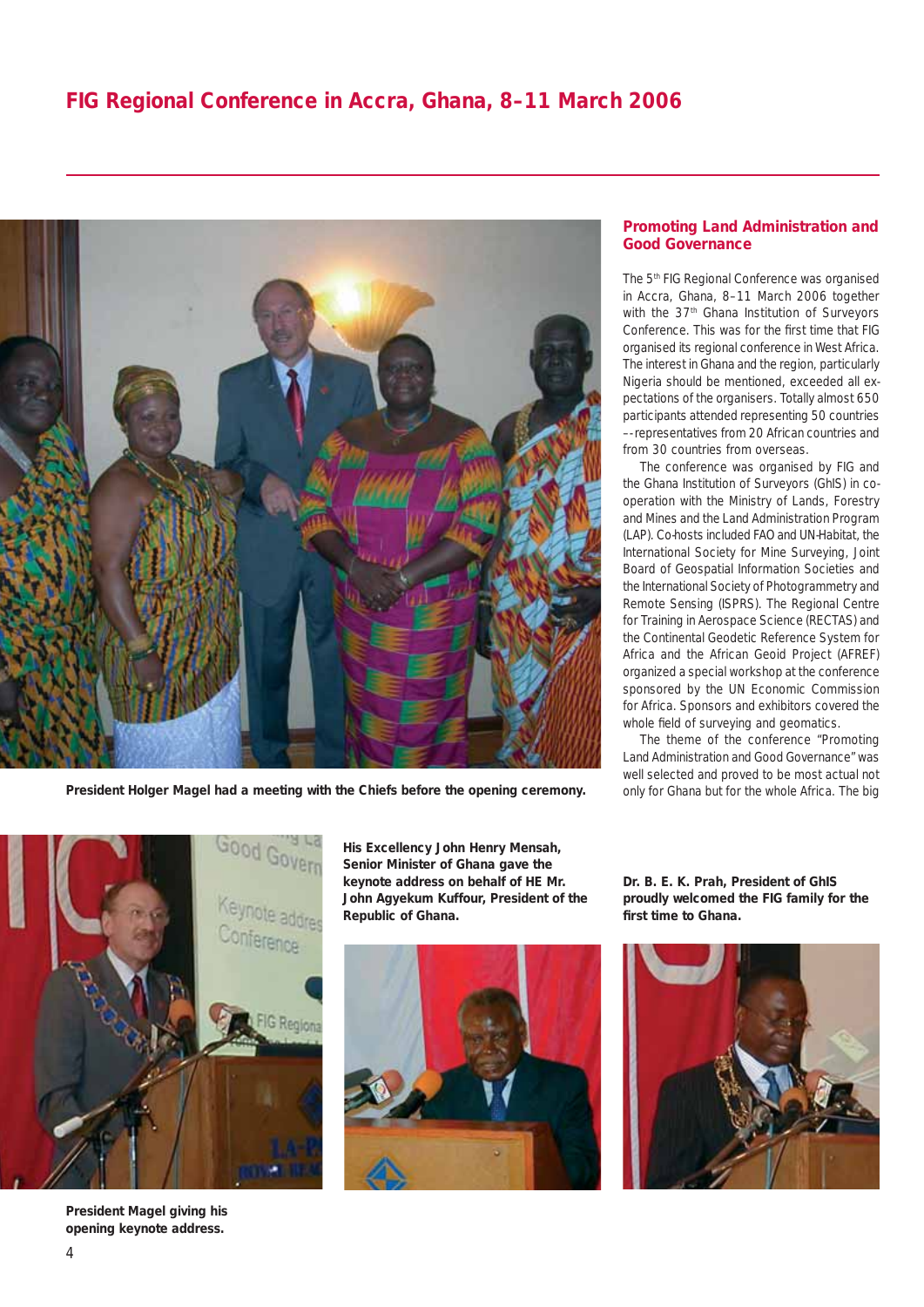land administration program that has started in Ghana gave good input both to the technical programme and discussions during the breaks. The participants also had the opportunity to make a study tour to get to know the project in practice.

At the opening ceremony the keynote addresses were given by Senior Minister HE **John Henry Mensah** on behalf of His Excellency Mr. **John Agyekum Kuffour**, President of the Republic of Ghana and Prof. **Holger Magel**, President of FIG. Greetings were brought by Hon. Minister, Prof. **Dominic Fobih**, Minister of Lands, Forestry and Mines and Prof. **Ian Dowman**, ISPRS, on behalf of JB GIS and other partners. The welcome address on behalf of GhIS was given by Dr. **B.E.K. Prah**, President of GhIS.

FIG was very pleased that the conference was so well covered in the media, part of this posted also on the FIG web site. This included the appearance of President Magel and President Prah in the morning breakfast show on television.

In the technical programme there were 25 technical sessions and workshops on AFREF, education in Africa and on cadastral domain model. Under the theme of the cadastral domain model the new programme the Global Land Tool Network established by UN-Habitat was introduced by Dr. **Clarissa Augustinus**, UN-Habitat and Mr. **Christiaan Lemmen**, FIG Commission 7. Running five sessions in parallel the technical programme attracted lot of delegates – the biggest sessions over 200 and plenary sessions more than 350 listeners. Totally almost 150 papers were presented and published on the FIG web site.

The technical exhibition was compact having booths covering surveying and geomatics technology internationally and in Ghana.

Social highlights of the week included the welcome reception and the Ghanaian Evening at the La-Palm Royal Beach Hotel, which was the conference venue and Gala Dinner at the Golden Tulip Hotel. The Gala Dinner was at the same time the Annual Awards Dinner of the GhIS including the handover ceremony of the presidency of the GhIS.

The joint technical tour on Saturday collected about 120 delegates to visit Kakum National Park, where they had the change to get to know rainforest during a canopy walk, and the Cape Coast Castle, where the history of the slave trade were explained.

Before the conference the FIG Council and Commission officers had their administrative meetings focussing mainly in implementation of their work plans and planning the FIG Congress 2006 in Munich in October 2006.



**The cannons of the Cape Coast Castle are still on place reminding about the history of Ghana.**



**President Magel together with Mr. Stephen Djaba, the Congress Coordinator and without whom the conference would have not happen.**



**Big thanks belong also to all volunteers and the organising committee that made the congress so successful.**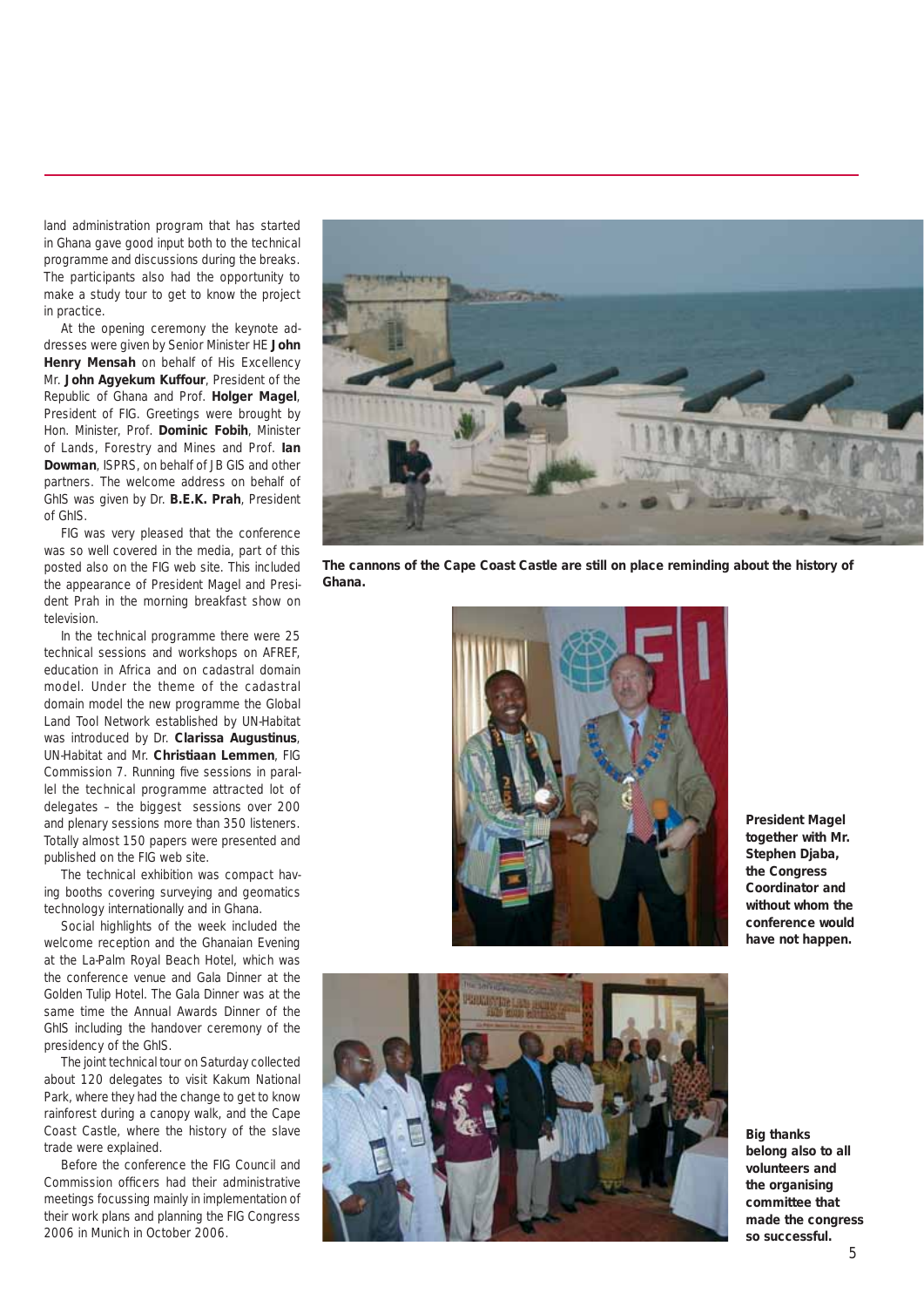

**Henning Elmstrøm, President of CLGE and Klaus Rürup, immediate past president of CLGE chairing the conference.**



**Group picture of the session chairs at the joint Commission 2,3 and 7 workshop in Budapest in April 2006.**



**Commission 3 Annual Meeting in Budapest chaired by Gerhard Muggenhuber from Austria.**

#### **Commission 1 – Professional Standards and Practices**

Commission 1 has hosted two important networks with FIG. These are the Standards Network covering all commissions and being responsible for all FIG activities on standards. These include active participation e.g. in ISO TC 211 work and meetings and its outreach group. The coordinator for FIG standards work is Mr. **Iain Greenway**, United Kingdom/Ireland. The second inter-commission activity is the Network on Under-represented groups in surveying. This group started its work as a task force and has now collected its recommendations to a report that will be published at the FIG Congress in Munich. In addition this group chaired by Ms. **Gabriele Dasse** from Germany publishes a quarterly newsletter.

The major event in Commission 1 during the past year was contribution to the **CLGE International Conference 2005** "European Professional Qualifications in Surveying" which was held in Brussels, Belgium, 1–2 December 2005. Mr. **Klaus Rürup**, chair of Commission 1 and immediate past president of CLGE was one of the main organisers of this conference.

The conference was opened by a welcome address of Mr. **Henning Elmstrøm**, President of CLGE. The programme then included a number of themes each with a number of high profile papers in following sessions: The Present Status of the Surveying Profession in Europe (presenters included Dr. **Otmar Schuster**, Germany, **Andrea Liesenfeld**, European Commission DG Internal Market and Services and **Hagen Graeff**, Germany); Free Movement of Surveyors in Europe; Qualification for Authorised (Licensed) Surveyors (presenters included Prof. **Pedro Cavero**, Chair of Commission 2); Models for Qualification: The Future of the Surveying Profession in Europe; and Challenges for Civil Society (paper presented **Philippe Busquin**, Chairman of the Belgian National Mapping Agency, MEP and former Commissioner for Research).

FIG was represented at this conference in addition to Klaus Rürup by Prof. **Stig Enemark**, Vice President of FIG and Prof. Pedro Cavero.

#### **Commission 2 – Professional Education**

Commission 2 and its chair elect Prof. **Belá Márkus** were responsible for organising the **Geoinformation International Summer School** (GISS) which was started by the University of West Hungary, College of Geoinformatics in 2001. Last year this one week summer school titled GI in agricultural monitoring and land use planning was organised in Székesfehérvár, Hungary, 12–19 August 2005. The main promoter of these events is the UNIGIS International,

which is co-ordinated by the European Masters in Geographical Information Science (EMGISc) consortium. In 2003, the International Institute for Geo-Information Science and Earth Observation (ITC) joined the organizing team. In 2005 GISS focused on the area of GIS applications in agricultural planning and monitoring. Special emphasis was given to the impacts of the accession of new countries to the EU. The students were enrolled into 3 thematic working groups. The project-oriented programme included lectures in a plenary session, methodological seminars, training sessions, fieldwork, work in computer labs and presentation of the results achieved by the students in the work groups.

Commission 2 was also the main organizer of the joint Commission 2, 3 and 7 **Workshop on e-Governance, Knowledge Management and e-Learning**. This workshop was organised in Budapest, Hungary, 27–29 April 2006 in cooperation with the College of Geoinformatics, University of West Hungary, the Hungarian Society of Surveying, Mapping and Remote Sensing and FIG Commissions 2, 3 and 7.

Thirty presentations were given in nine sessions during this workshop. Speakers represented educational and governmental institutes as well as private foundations from all over Europe. The diversity of submitted papers is directly related to the 16 different countries that the authors represented.

The goal of the workshop was to reveal the present state of e-governmental activities, the solutions of arising problems as well as the trends-would-be. Nowadays there is high significance of knowledge acquisition, utilisation and distribution. According to this, there is widerange opportunity to update and renew teaching methods exploiting the advantage of information technology-provided facilities. Materials can most effectively be distributed over the Internet to the trainees and learning groups helping their preparation as well as supporting each other during their learning. Thus the presentations of the workshop covered the e-governmental activities in surveying profession, the roles of knowledge centres, their maintenances, facilities, furthermore the up-to-date educational methods including their technical backgrounds. This three-day workshop was finished by the meeting of Commission 2. The representatives presented the current activities of Commission 2, furthermore delineated and discussed the work plan for the period of 2006–2010.

Commission 2 has further been very active in Latin America and in Africa discussing curricula development in these regions and searching initiatives how to improve the conditions of universities and surveying educational institutes in these continents. Following the Bologna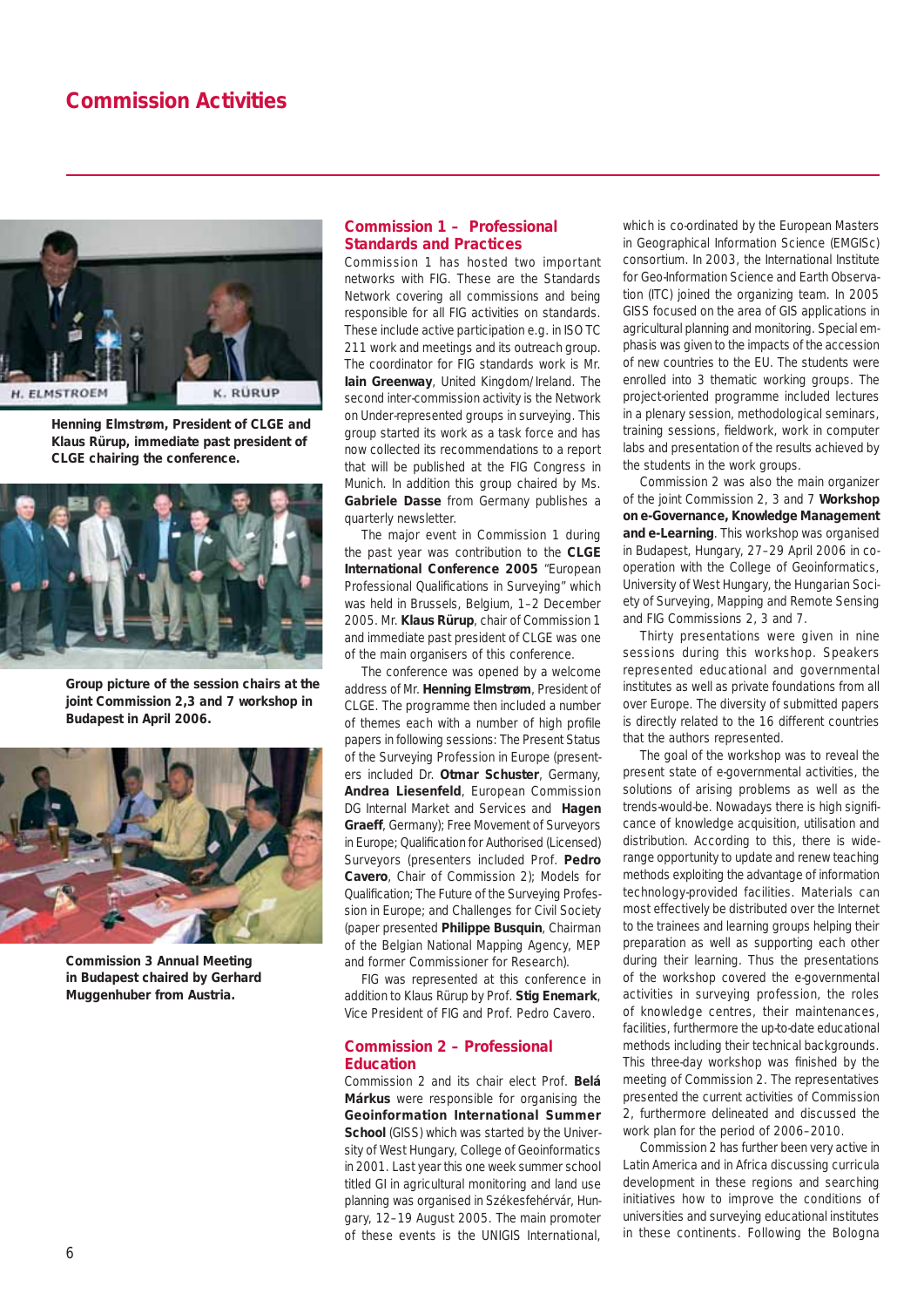process in Europe is naturally of key interest to Commission 2.

#### **Commission 3 – Spatial Information Management**

Many people involved in the geographic information industry will have heard of the term "spatial data infrastructure" (SDI) and "spatial information management" (SIM). What do these mean in practice? Many of us witnessed at the GSDI/FIG Working Week in Cairo where several technical sessions devoted to SDIs and SIM. One session that was dedicated to definition demonstrated that nearly everyone has a different idea about what an SDI actually is! The same situation can be observed about the understanding of SIM.

During the last years SDI and SIM have been on the way to become a tool required for business processes. This was the trigger for a joint FIG/GSDI event in Cairo 2005. Commission 3 contributed with awareness to that development that can be seen in the outlined activities of the commission.

Commission 3 hold the Annual Meeting in Cairo and organized a pre-conference Workshop on e-Government for e-Citizens. The Workshop was initiated and organized by Mrs. **Kari Strande** chair of WG 3.1 (eGovernment and eCitizen).

Education and training in SDI and SIM are required ingredients for achieving the goals outlined in the commission work plan. Thus Commission 3 actively contributed to the International Summer School "GI in agricultural monitoring and land use planning" in Székesfehérvár, Hungary, August 2005.

Cooperation is a main issue of this Commission which is endeavored in collaborations within FIG, but is also interested in close cooperation with sister organisations as the following examples show:

- 3D cadastre is a joint activity with Commission 7 where Commission 3 is represented by **Yerach Doytsher**.
- Activities on positional accuracy improvement that resulted in a workshop in Munich in conjunction with EuroSDR initiated by **Keith Murray**, Chair of WG 3.2 (SIM Infrastructure).
- Dr. **Chryssy Potsiou**, chair of WG 3.3 (State of art of SIM) is a member of the steering committee of the UN ECE Working Party on Land Administration. Commission 3 members contributed to the WPLA publication "Land Administration in the ECE region – Development Trends and Basic Principles".

Commission 3 also promotes inter- and trans-disciplinary cooperation: its members participate actively at several conferences with commission 3 relevant aspects. E.g. **Reinfried Mansberger**, Vice Chair on Administration and Information, participated at the Dubai conference on Archiving and Documentation. Within commission internal information exchange and information management is an important issue, this includes periodic emails and own website. Commission members collect continuously information of national and international SIM-related activities and conferences. Once in a year this information is sampled on a CD-Rom which is sent to approximately 450 people within the international Commission 3 community.

Commission 3 was co-organizer of the joint workshop on e-Governance, Knowledge Management and e-Learning in Budapest, Hungary, 27–29 April 2006. Commission organised also its annual meeting in conjunction to this workshop. The annual meeting was attended by delegates from 8 countries.

#### **Commission 4 – Hydrography**

Among the highlights of the work of Commission 4 was the Working Week in Cairo, where the close relations with the International Hydrographic Bureau were further strengthened as Vice Admiral **Alexandros Maratos**, President of IHB made a keynote presentation. Further a MoU was signed with the International Federation of Hydrographic Societies.

In August 2005 Ms. **Ruth Adams**, Co-chair of WG 4.3 Vertical reference frame (VRSH), a joint activity with Commission 5, attended conference Dynamic Planet in Cairns, Australia.

Mr. **Adam J. Kerr** attended on behalf of Commission Intergeo in Düsseldorf, Germany in October 2005. His presentation "Hydrography and disaster management" was also published as the FIG article of the month. He also represented Commission at the UK Hydrographic Society seminar "More than just Button Pushers" in November 2005.

Mr. **Gordon Johnston** represented commission at the IHO Capacity Building Seminar in Trieste in October 2005. The seminar's objective was to raise awareness at governmental level of the importance of hydrography to safety of navigation and national economic development, and to explore initiatives of common regional interest. In particular the seminar was arranged to aid in the development and / or the improvement of the existing hydrographic capabilities in the West and Central African Region following a special request made by several United Nation Assembly resolutions.

At the end of the year second Commission 4 CD covering years 2004–05 was launched including IHO manual on hydrography. The CD was distributed to all national Hydrographic Societies and IHO Member States.

#### **Commission 5 – Positioning and Measurement**

The past year has been a very active year for Commission 5. Commission had several strong technical sessions at the Working Week in Cairo. Most of the Commission 5 Steering Committee members attended the meeting, which allowed good progress on the current work plan and discussion of **Rudolf Staiger**'s ideas for his term as Commission Chair from 2006 to 2010. A highlight in Cairo was a meeting on the African Reference Frame Project (AFREF), involving interested parties from many African countries. Also in attendance were the President of International Association of Geodesy (IAG), President of IAG Commission 1 and Director of the Central Bureau of the International GNSS Service (IGS). The IAG leads the AFREF Project and FIG was delighted to assist with the meeting to further this important project for Africa.

In August, **Mikael Lilje**, **Rob Sarib** and **Georgia Fotopoulos** (all members of the Commission 5 Steering Committee) joined **Matt Higgins**, Commission Chair at Dynamic Planet 2005, the IAG Scientific Assembly in Cairns, Australia. Commission co-sponsored two workshop sessions on Vertical Reference Frame and on Dynamic Datum, which were very well received by the operational geodesists. IAG agreed to cooperate with Commission 5 on similar sessions at the FIG Congress in Munich in 2006. The conference also allowed meetings with key IAG officers (including President **Gerhard Beutler**) to discuss practical issues for continuing the excellent cooperation between FIG and IAG. Representatives of FIG Commission 4 and 6 also attended that meeting.

 Vice Chair, **Naser El-Sheimy** and Matt Higgins met with **Dorota Brzezinska** (US Institute of Navigation – ION) and **Chris Rizos** (IAG Com 4) in Melbourne. This enabled further discussions toward possible three-way cooperation between FIG, IAG and ION, especially on GNSS matters.

In late November, the chair attended the South East Asian Survey Congress in Brunei, as did President Magel and Vice President **TN Wong**. That event continues to be a great forum for Surveyors in that very dynamic region. Chris Rizos (IAG Com 4), **Steve Hewitson** and Matt Higgins were co-authors of a paper, presented by Chris, on GNSS Developments.

In 2004, UN General Assembly Resolution 59/2 invited GNSS and augmentation providers to establish an International Committee on GNSS (ICG) to maximize the benefits of the use and applications of GNSS. In December 2005 at a meeting convened by the UN Office for Outer Space Affairs (UN OOSA) in Vienna, Austria,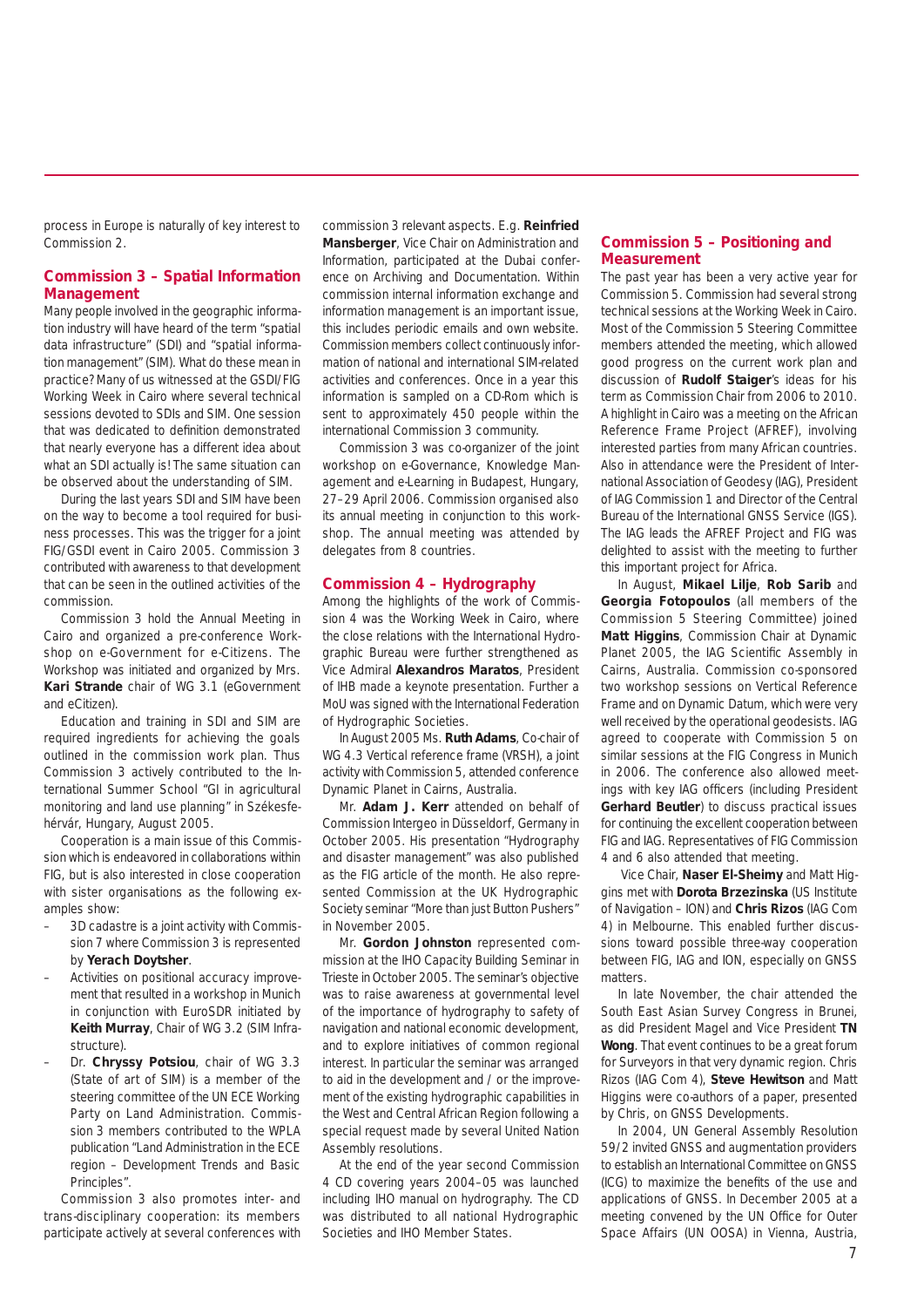

**Adam Greenland, Chair of Commission 4 having discussions with Hugo Gorziglia, Director of IHB at the FIG Regional Conference in Accra.**



**AFREF Workshop at the Regional Conference in Accra.**



**Joel Van Cranenbroeck (Leica, Belgium), Chris Rizos (Univ. New South Wales, Australia) and Dorota Grejner-Brzezinska (Ohio State, USA) at the joint FIG/IAG Symposium in Baden in May 2006.**

interested governments, inter-governmental and non-governmental organizations present at the meeting agreed to establish the ICG. Matt Higgins represented FIG at that meeting and was appointed FIG's member in the ICG. He also took the opportunity to meet with staff from UN OOSA to discuss their MoU with FIG. On the way home from Vienna he also attended the 2005 International Symposium on GPS/GNSS in Hong Kong, SAR China.

In 2006 Rob Sarib has been doing an excellent job setting up commission 5 programme for the FIG Regional Conference in Accra. A highlight at this conference was a workshop on AFREF concentrating on issues for Western Africa's subregion (WAFREF). The UN Economic Commission for Africa sponsored the workshop.

Some highlights of Commission 5 working groups include: WG 5.1 (Standards, Quality Assurance and Calibration) has contributed to a new ISO Work Item on Surveying with GPS; WG 5.2 (Reference Frame in Practice) made strong involvement in AFREF Meeting in Cairo and the IAG Scientific Assembly in Cairns and has developed web content on reference frame issues relevant to surveyors; WG 5.3 (Integrated Positioning, Navigation and Mapping Systems) chair has, as part of the co-operation with UN OOSA drafted a curricula on GNSS for the Space Technology Education Centres. The WG continues to use the web pages for the sub-group on GNSS Developments and Modernization to publish up to date information of relevance for surveyors. WG 5.4 (Cost Effective Surveying Technology and Techniques for Developing Countries) has worked on the FIG publication on this topic that will be finalized by the Congress in Munich.

#### **Commission 6 – Engineering Surveys**

Engineering Surveys also attracted the surveying and deformation community in 2005 which was proved by both the dedicated Commission 6 events and the Working Week in Cairo.

Commission 6 has launched two newsletters and first commission CD including proceedings of the 1<sup>st</sup> FIG International Symposium on Engineering Surveys for Construction Works and Structural Engineering, Nottingham, UK, June 2004 and the 3<sup>rd</sup> International Conference on Engineering Surveying and FIG Regional Conference for Central and Eastern Europe, Bratislava, Slovakia, November 2004.

The 7<sup>th</sup> Conference on Optical 3D Measurement Techniques took place in Vienna, Austria, 3–5 October 2005. This time the conference was attended by almost 500 attendees and was supported by the FIG Commissions 5 and 6, ISPRS Commission V, and IAG SC 4.2. The aim

of the conference was to bring together experts and users from the fields of photogrammetry, surveying, geodesy, machine-, computer- and robot- vision, spatial information systems from a variety of working areas (universities, industry, government) to discuss recent scientific and technical advancements and applications for optical static and kinematic 3D measurement techniques. Emphasis in the meeting was placed at new and emerging technologies, specifically in laser-scanning. A total of 95 papers were presented at a number of topics such as close range imaging techniques, metrology and calibration issues, laser scanning, surface measurement and modelling techniques, mobile mapping systems and their applications.

Unfortunately the 12<sup>th</sup> International Symposium on Deformation Measurements in Shandong in China had to be cancelled. It was replaced by a joint meeting of the International Federation of Surveyors (FIG), Commission 6, Working Group 6.1 on Deformation Measurements and Analysis and the International Association of Geodesy (IAG), Sub-Commission 4.2 was held in Baden, Austria on May 22–24, 2006. The symposium attendance was 140 participants from 35 countries. Over 120 papers were presented in 23 technical sessions and a poster session. The symposium opened with two keynote presentations by **Chris Rizos** from University of New South Wales, Australia, and **Joel Van Cranenbroeck** of Leica Geosystems, Belgium. Prof. **Heribert Kahmen** and Prof. **Adam Chrzanowski** were in charge for the arrangements.

#### **Commission 7 – Cadastre and Land Management**

Commission 7 has continued to act along three lines: firstly, identifying the strategic aspects for land administration organisations of new developments in information technology. Part of the **Annual meeting 2005 in Madison**  (Wisconsin, USA) was a two-day symposium on innovative technologies.

Secondly, the Commission was interested to acquire more knowledge about land administration under the Islamic law. Therefore the Commission organised a **symposium** under the slogan **Towards a Secure and Reliable Land Register on land registration in the Arab world** at the Dead Sea Valley in Jordan, 1–3 September 2005. During this Symposium the challenges and ambitions related to the establishment of secured and reliable land registers in the Arab world were discussed. The Symposium was organised by the Jordan's Department of Lands & Survey, in close collaboration with the Arab Union of Survey and FIG.

This symposium aimed to portray land reg-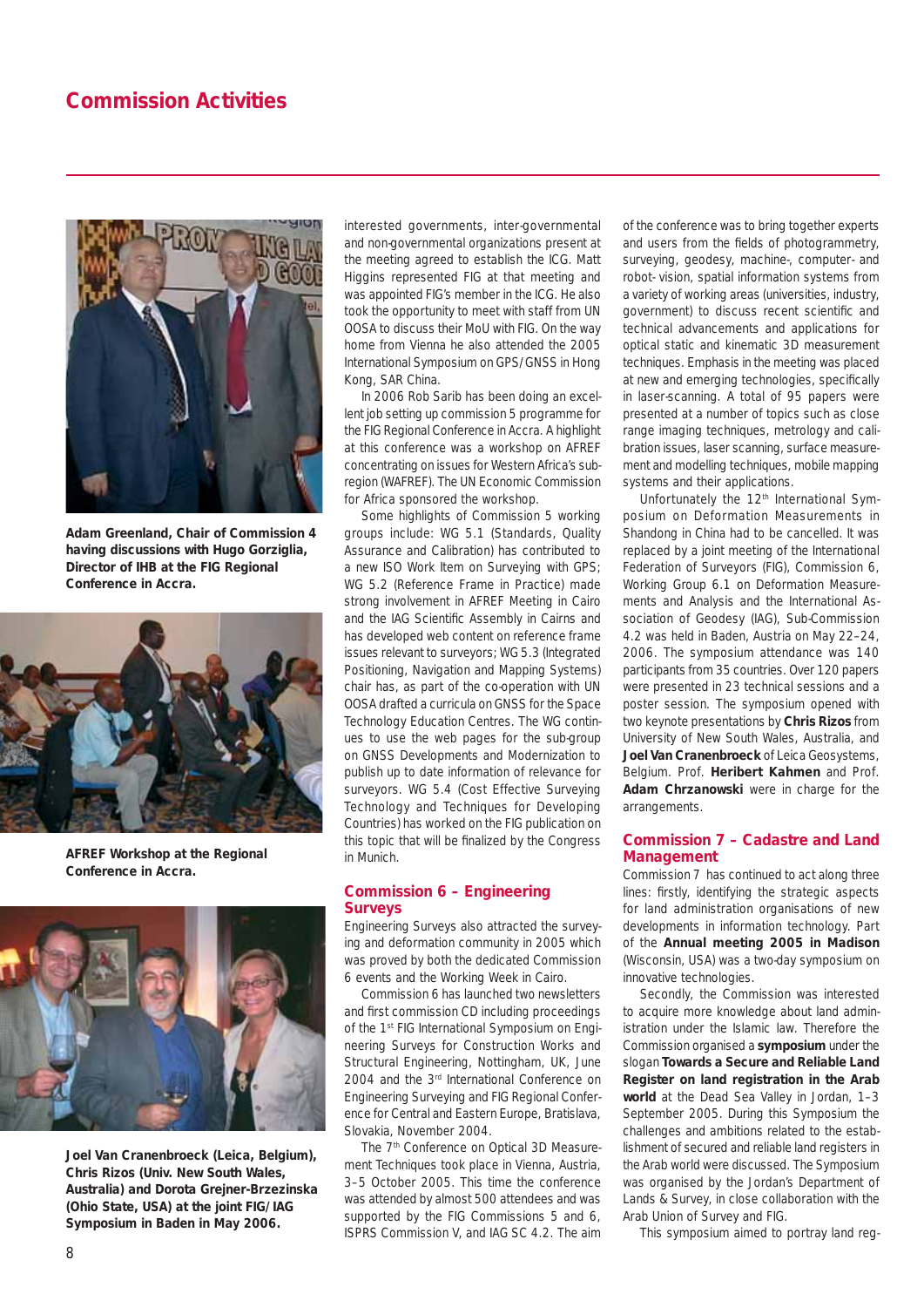istration systems in the Arab countries, history, experiences, challenges and future ambitions as well as to share international experiences in this domain. The 24 presented papers, were categorized in four main topics: Land Registration Systems; Modern Technologies; International Experiences, and Future Ambitions. 140 Experts in Land Registration from 23 Arabic and other countries participated.

Thirdly the Commission together with UN-Habitat and UNESCAP organised a two-day **expert group meeting about land tenure, new land laws and tools** in Bangkok, to come to grips with unconventional approaches to land administration and land management. More the 50 experts from more then 20 countries were invited to join the meeting held in the UN Conference Centre in Bangkok. 22 papers on the subject were presented and discussed. Results of the meeting will be presented at the World Urban Forum to be held in Vancouver in June 2006.

Further Commission was represented by Mr. **András Osskó**, Chair elect at a three-day **International Seminar on Cadastre for Sustainable Development** in Bogotá, Colombia 22–24 November 2005.

Commission also took the initiative together with GIS Development and Centre for Science, Development and Media Studies (CSDMS) to dedicate a two-day **international conference on Enhancing Land Registration and Cadastre** in India, as part of the bigger event Map India 2006 in January 2006. The event that witnessed participation of around 50 delegates from different parts of the world, aimed at covering the wide spectrum of issues of land administration ranging from economic and social benefits of good land administration on one hand to the application of low cost technology on the other hand.

The FIG **Commission 7 Annual Meeting 2006**, was held in Bled, Slovenia 12–16 May 2006. Because of the FIG Congress in Munich, the Commission decided to hold this year only a short annual meeting. The Meeting was organised in close co-operation with the Slovenian Association of Surveyors. In total 50 participants from 25 countries attended including Bosnia and Herzegovina, Croatia, India, Latvia, Lithuania, Macedonia, Montenegro, Portugal and Russia for first time. More than thirty short presentations were given, each of them motivating the delegates for lively and professional discussions. The programme was very intensive but high quality presentations and discussions provided sufficient energy to the delegates.

Papers and presentations from all events are available on the FIG-website and the documenta-

tion center www.oicrf.org. Three newsletters were published.

#### **Commission 8 – Spatial Planning and Development**

Commission 8 continues to make headway in its aspiration to build its profile from the low activity level seen in the early part of this term; as the chairman's strategy evolves, to promote collaboration and connectivity as the basis on which the commission may grow. Since the working week in Cairo 2005, activity has concentrated upon working within three key areas, first, within the Commission, next inter- commissions and finally with member organisations.

Foremost is the need to reach our individual members. As reported in September 2005 newsletter, commission collaboration continues to grow as we welcome new members. Clearly, within the surveying family of geomatics and land economists, there is only a relatively small amount of people who work exclusively within the specific technical skill base of the spatial use of land as their primary focus. Thus it is recognised that delegates will be drawn from individuals who consider Commission 8 as their secondary interest. Thus, the commission activities have a tendency to reflect the over all holistic project management role that land economics and land use skills demands.

Collaborating at the national level continues to be busy with networking and meetings within the African Region. The chair has been actively involved in Eastern Africa and was able to collaborate with colleagues, first meeting with Chairman of the Nairobi Central Business District Association, to discuss working group topics. Next, in Nairobi, holding a very positive meeting with the current president and senior members of Institution of Surveyors of Kenya (ISK) to explore and devise themes for a joint seminar with ISK. In addition, liaison with Ghanaian colleagues progressed to explore the possibilities of developing their individual member involvement in the next terms working groups relating to environmental and spatial development topics.

Dr. **Diane Dumashie**, Commission chair and Vice President **Ken Allred** represented FIG at a **Regional conference of the Commonwealth Association of Surveying and Land Economy** (CASLE) in Bagamoyo, Tanzania, 13–17 March 2006. The conference theme was *Promoting Sustainable Land Management in Af*rica. Nearly fifty papers addressed sub themes such as innovative land tenure systems, equity issues, access to land, and land titling to name a few. Speakers and delegates represented most of the British Commonwealth countries in Africa as well as the United Kingdom, Malaysia,



**Commission 7 Annual Meeting in Madison, Wisconsin, USA in June 2005.**



**Paul van der Molen welcomes the participants to the Expert Group Meeting in Bangkok in December 2005.**



**Dr Diane Dumashie, Chair of Commission meeting with W Nabutola Chairman of the NCBDA, Members of ISK M Makathimo Hon Treasurer, R Okumu Chairman, I N Mwathane Past Chairman.**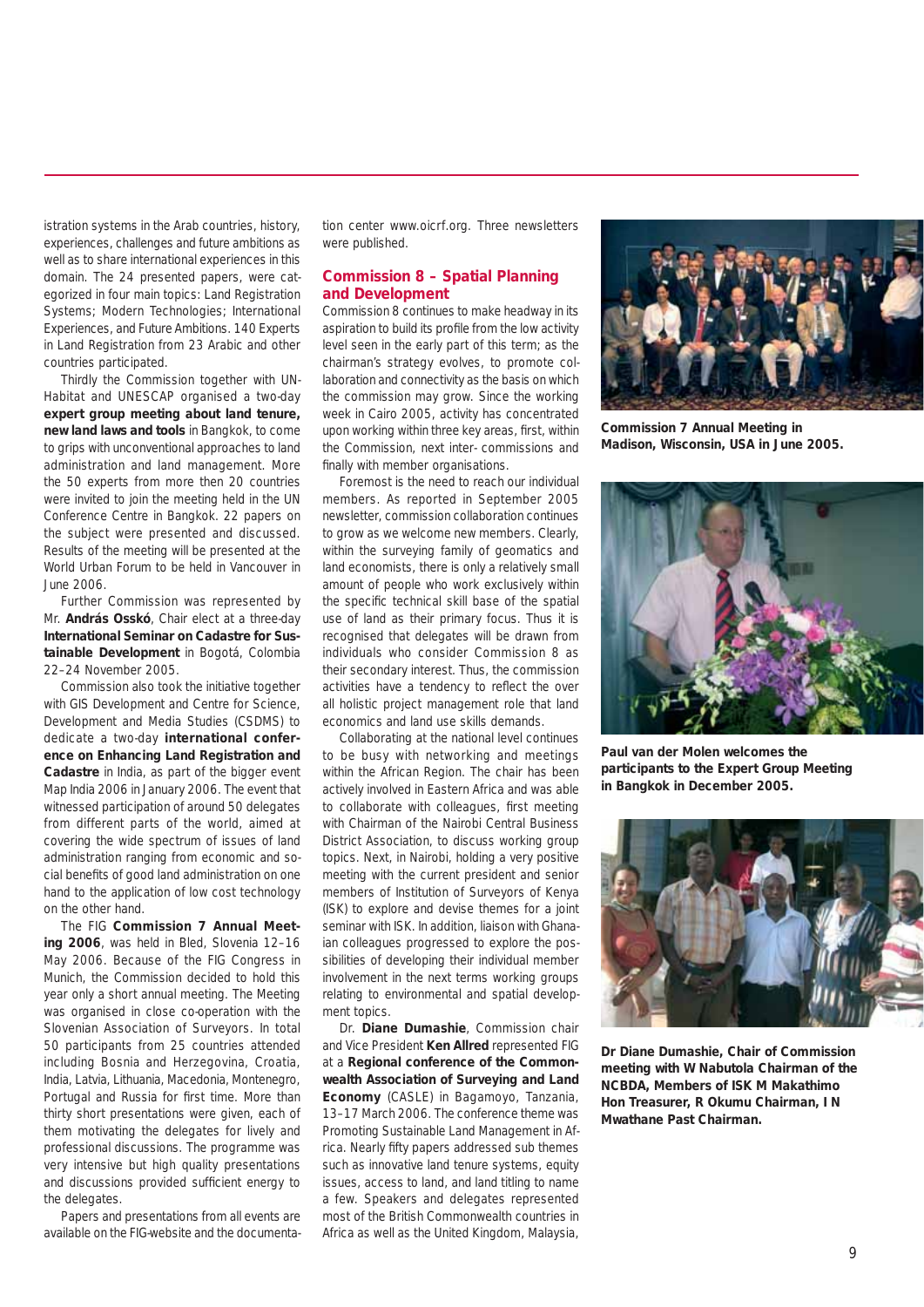

**FIG representatives Vice President Andreas Drees (left), Kauko Viitanen, Carla Seidel, Henning Elmstrøm and Stephen Yip, Chair of Commission 9, at the International Valuation Conference in Xian in Octeber 2005.**



**Commission 10 meeting on quantity surveying gathered a full hall to discuss construction economics in FIG at the regional conference in Accra.**



**Dr. Andreas Drees, Chair of the ACCO,**  here at a meeting in the FIG office in **2006.**

Sweden, Germany and Canada. Approximately 200 people were in attendance.

Co ordinating inter- commission activity occurs though the working group outputs. Salient highlights include: WG 8.3 (Spatial and development aspects within Informal settlements) met with the UN Habitat Chief of Land and Tenure Branch to clarify and progress the outputs due in 2006, identified key people involved in target projects and continuing to inviting and encourage appropriate papers and collaboration with CASLE, in presenting relevant papers at the conference held in Bagamoyo. WG 8.4 (Disaster Risk Management) has defined the contribution of the surveying profession to disaster risk management, geodetic applications in geodetic engineering, photogrammetry and remote sensing, geographic information systems, satellite geodesy as well as urban planning and land management and continued improvement and enlargement of the working group web site www. isbk.uni-bonn.de/fig. Further it has research project activity with four papers integrating four themes including, megacites, tools for prevention, valuation and risk management strategies for planning

#### **Commission 9 – Valuation and the Management of Real Estate**

The main activity of Commission 9 was its annual meeting and the **International Valuation Conference** in Xian, China 17–20 October 2005 which the Commission organised in cooperation with CIREA (China Institute of Real Estate Appraisers and Agents) and the Hong Kong Institute of Surveyors. The conference at the Xian International Conference Centre was attended by more than 300 registered participants. The FIG delegation was led by Vice President **Andreas Drees** with other representatives Mr. **Stephen Yip** (Chair of Commission), Prof. **Kauko Viitanen** (incoming Chair) and Mr. **Henning Elmstrøm** (Danish delegate to Commission 9 and President of CLGE). On a technical tour a valuation company founded in 2000 and having now 25 employees was visited. On top of this early morning meetings led by Andreas Drees resulted in a draft for the future work in Commission 9 and in positive results for the future cooperation between CIREA and FIG.

#### **Commission 10 – Construction Economics and Management**

Commission 10 exists, in the first instance, as a result of the breadth of scope of the survey activities of some of the federation's founding and longer standing member associations. Construction economics is a collective title grouping together a number of professions as they exist in the construction industries of

most countries of the world. Very broadly, the science embraces all aspects of budget, cost and value management; quantification of works; tendering (bidding) and contract administration as they apply to construction of the infrastructure and buildings of the built environment. Its practitioners may be called Construction Economists in some countries but elsewhere they may be known as Quantity Surveyors or Building Surveyors or Cost Managers; all are equally appropriate and valid.

Management, as associated with construction economics, is using the knowledge and expertise of trained practitioners to achieve the required commercial and contractual outcomes to the construction process. This encompasses formulating procurement strategies and negotiating the terms and conditions of and managing contracts through to their final settlement. It has evolved as a distinct profession whereby the skills may be applied to manage any contracting situation to achieve planned objectives and the optimum commercial result. The title Commercial Manager is now used widely to convey the breadth of the skill set of the experienced practitioner. The function of Commission 10 is to provide within FIG the forum for the study and discussion of all issues related to construction economics and commercial management.

Commission had a successful meeting with participants from many African countries at the FIG regional conference in Accra. The current challenge is to invigorate Commission 10 with an agenda that addresses the relevant issues of the 21st century and fosters participation in its activities so that, as an active part of FIG, its work will benefit all in the global surveying community.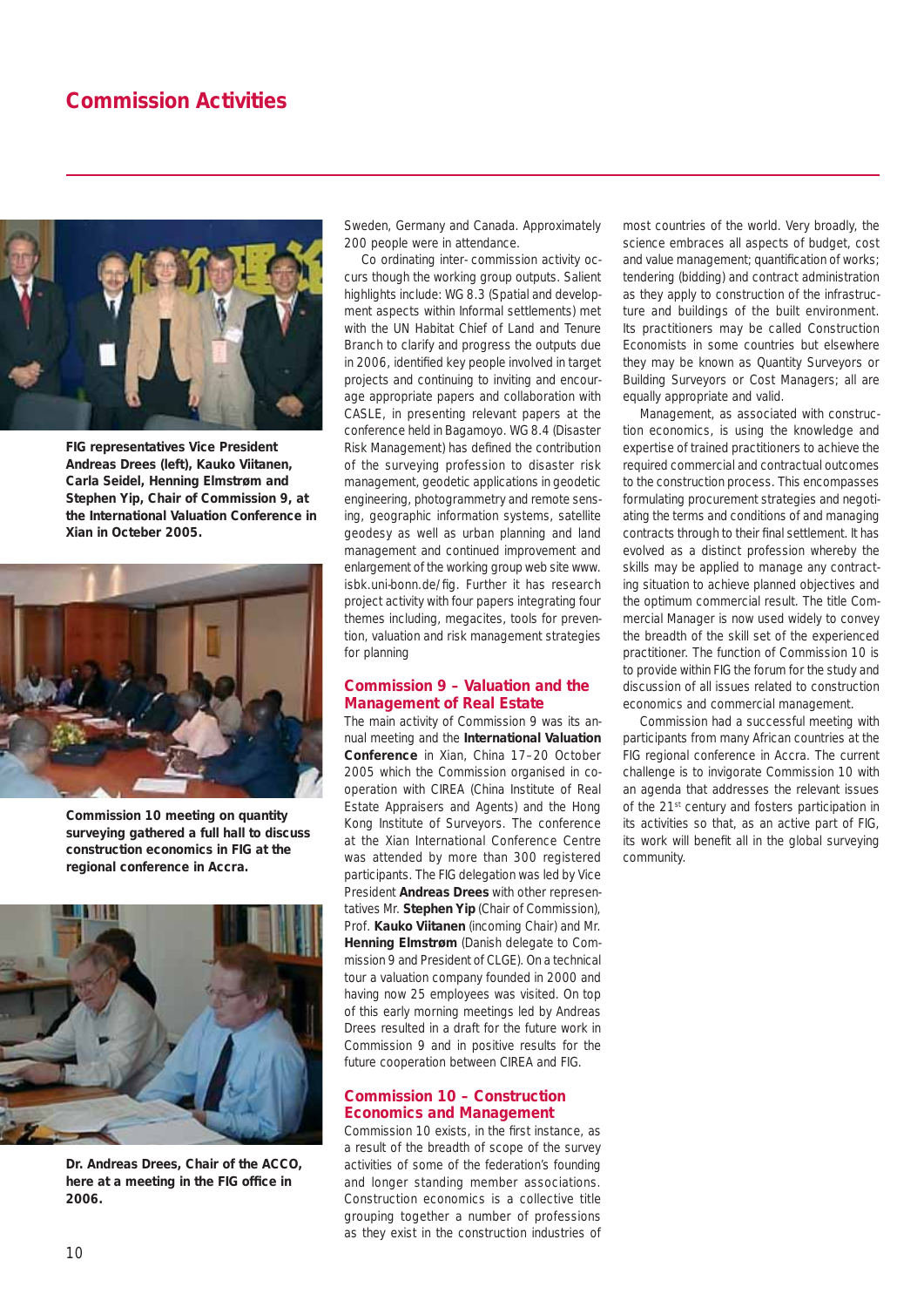#### **Activities 2005–2006**

#### **Member visits**

President **Holger Magel** visited the Polish member association of surveyors in Warsaw 22–24 June 2005. His visit was combined to the **60th anniversary celebrations of the Polish Head Office of Geodesy and Cartography** (GUGIK) at the Royal Castle in Warsaw. He the head office of SGP and had a meeting with representatives of Warsaw geodetic students association GEOIDA, who invited the President to the International Geodetic Students Meeting (IGSM) in Krakow in June 2006.

President Magel also visited the **Chamber of Surveying Engineers of Turkey** in Ankara 6–7 July 2005 after his visit to the XXII International Architects' Congress (UIA) in Istanbul. During this visit he had a meeting with the Chamber of Surveying and Cadastral Engineers (HKMO). Against the background of the intended accession of Turkey to European Union Prof. Magel was asked to give two lectures about "*European policy for rural development*" and "*New paradigms in Land Consolidation*".

The 25<sup>th</sup> ESRI User Conference was organised at the San Diego Conference Centre 25–29 July 2005. The **3rd Survey and GIS Summit** was linked to the User Conference taking place 22–26 July at the same venue. FIG participated the Survey and GIS Summit as a gold sponsor and attended also the exhibition at the User Conference sharing an exhibition booth with the American Congress on Surveying and Mapping (ACSM). The Survey and GIS Summit 2005 Bridging the Gap gathered more than 300 participants to discuss how to improve the co-operation and bridging the gap between surveying and GIS.

Vice-President **Stig Enemark** visited Bogotá, Colombia, 8–13 August under the celebration of the **70th Anniversary of the Agustín Codazzi Geographic Institute**, IGAC. The celebration was held as an international event "*Week on Geomatics 2005*", organized by IGAC and the Europe Union Project: "*Improvement of Colombian Cartographic Systems*".

President Magel attended the **5th European Congress on Village Renewal** – "*Rural Areas in 2005 – Changing Realities – New Challenges*" which was held in St. Pölten, Austria, 21–22 September 2005. President Magel attended the congress as the Chair of the Habitat Professionals Forum and made a keynote presentation titled: "*The resources of rural areas. A plea for sustainable land management and an active civil society*".

**Intergeo 2005** was organized under theme "Grenzen ûberschreiten" in Düsseldorf, Germany 4–6 October. The exhibition was visited by over 16,000 professionals (about 15 per cent outside

**President Magel and Surveyor General of Poland Jerzy Albin in Warsaw in June 2005.**





**President Magel and President Hüsein Ülkü (HKMO).**



**Perhaps the most visited booth at the Intergeo 2005 was the FIG 2006/Intergeo 2006 stand offering Bavarian beer and snacks.**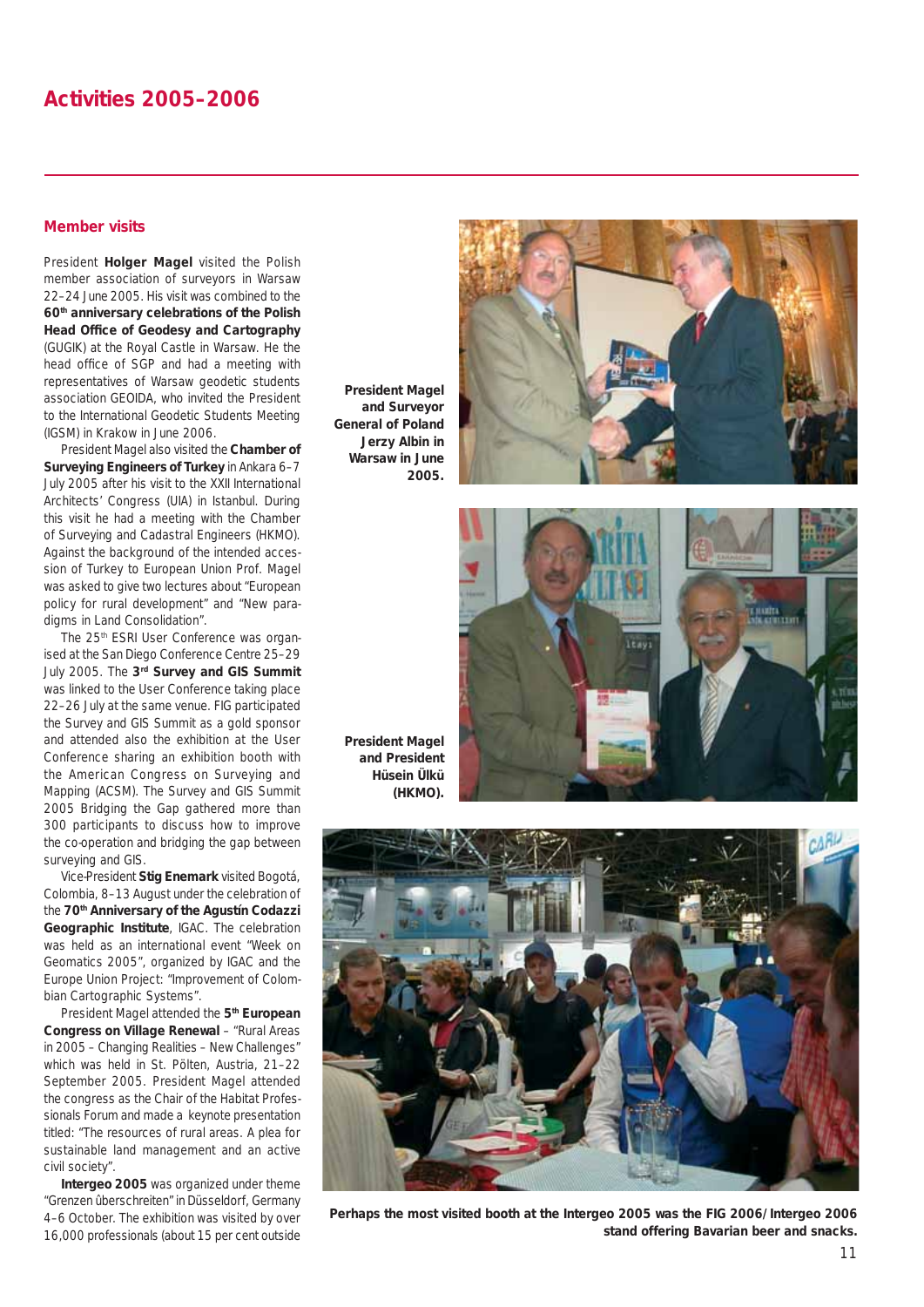#### **Activities 2005–2006**



**International day at CNG Congress: CNG President Piero Panunzi (1. from right) and FIG President Holger Magel with RAI journalist as moderator.**



**First meeting of the FGF in Rabat in November 2005.**



**Organisers and keynote speakers of the expert group meeting in Melbourne: Daniel Steudler (left), Stig Enemark, Holger Magel, Ian Williamson and Paul van der Molen.**



**President Magel and the Chair of the organising committee of SEASC, and President of BIG Pg. Hj. Matusin Matusan (right) and Congress Director Jamil Ali in Brunei in November 2005.**

Germany). The exhibition introduced more than 500 exhibitors from 24 countries. The annual conference of DVW attracted about 1,600 delegates which is the best figure during the last few years. The conference was organised jointly with the Geodetic Week (Geodätische Woche). At the traditional FIG Forum, the topic was this year "Tsunami – Surveyors Contributions in Risk Prevention". This special session attracted about 100 participants. Presentations were made by Adam Kerr on behalf of FIG Commission 4 on "Hydrography and Disaster Management – The Role of Hydrography in the Management of Marine Disasters". FIG attended the Intergeo 2006 – a longer tradition by now – also in the exhibition at the DVW booth distributing information about the federation and FIG future events.

FIG founding member Consiglio Nazionale Geometri, CNG held its **43rd National Congress** in Palermo 17–22 October 2005. CNG had invited President Magel was invited to speak to more than 500 participants from all parts of Italy and representatives from FIG member countries. According to the conference motto "*New horizons for the profession: guarantees for the society in evolution*" FIG President gave at the International Day a keynote speech "*About the identity, sociopolitical role and technical tasks of surveyors on the national and international stage*". The next speaker after Prof. Magel was the former FIG Commission 7 Chair and current Division Chief for Land Tenure of UN FAO Dr. **Paul Munro-Faure**, who explained the global work of FAO. President Magel congratulated President **Piero Panunzi** for successfully attracting high ranked European and Italian Ministers and Members of the Parliament and also prominent journalists to the congress.

Dr. **Ralf Schroth**, Vice President of FIG participated the **4th National Congress of the Ordre National des Ingénieurs Géomètres-Topographes** (ONIGT) in Rabat, Morocco, 24–26 November 2005. The conference was attended by about 400 participants out of this 100 international. The main topic of the conference was the new cadastre for Morocco. Dr. Schroth made his address at the opening ceremony on behalf of FIG. During the conference there was also the first meeting of the Federation des Géomètres Francophones (FGF), which was founded in Rabat. The first President of FGF is Mr. **Alain Gaudet** (OGE, France) and Vice President Mr. **Aziz Hilali** (ONIGT, Morocco). In the FGF statutes there is a reference to the cooperation with FIG. At the founding meeting Dr. Schroth gave a greeting from FIG together with Moroccan Minister of Agriculture.

**Ken Allred**, FIG Vice President, made a presentation on *The Art of Surveying* at **Rendezvous 2005** in Spokane Washington,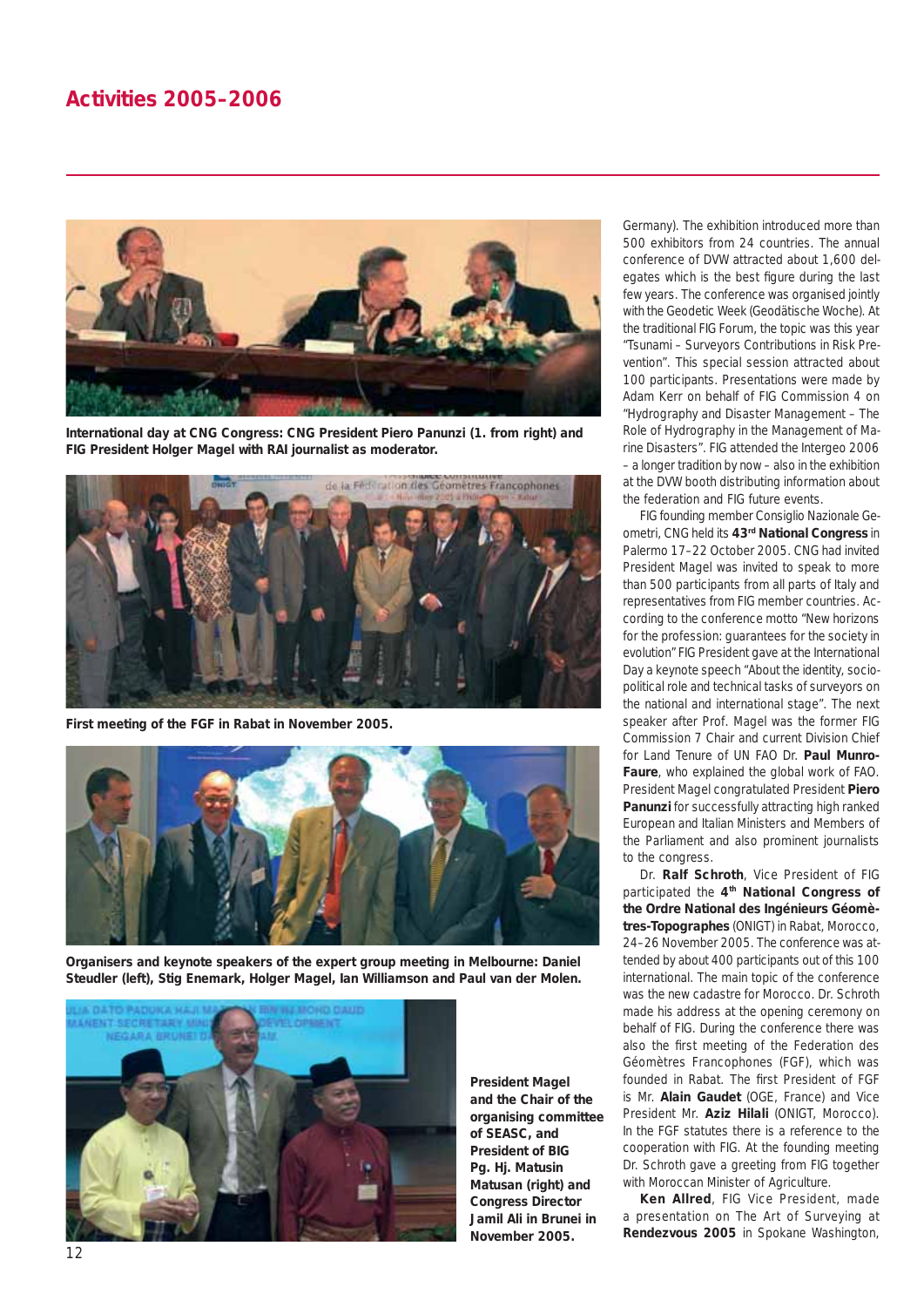USA, October 2005. Rendezvous 2005 was organized by the Surveyors Historical Society to commemorate "*Surveying the Northwest with David Thompson*." The three day conference had presentations on the surveying of the Canada United States boundary.

The **Expert Group Meeting on Incorporating Sustainable Development Objectives into ICT Enabled Land Administration Systems** was held in Melbourne, Australia, 9–11 November 2005 as a result of a research project analyzing Land Administration Systems in Europe and Australia. The project is conducted by Prof. **Ian Williamson** and Ms. **Jude Wallace**. The international expert group meeting was conducted to examine how European countries achieve this integration and to identify lessons that could be applied in Australia. The discussions were open, wide ranging and fruitful. Europe was represented by Prof. Holger Magel, President of FIG, Prof. **Paul van der Molen**, Chair of FIG Commission 7, Prof. Stig Enemark, Vice-President of FIG and Dr. **Daniel Steudler**, FIG Commission 7.

FIG President and Vice President **TN Wong** attended the **8th South East Asia Survey Congress** in Brunei Darussalam 21–25 November 2005. About 220 geomaticians and surveyors from more than 30 countries followed the invitation to participate the SEASC, which was held the first time in Brunei Darussalam. President Magel was invited to give the keynote address and the closing remark, in which he underlined the need for more 'generalists' than only specialists. At the already traditional FIG session, chaired by FIG commission 5 chair Matt Higgins, President Magel and Vice President TN Wong explained some policies of FIG.

Following a long standing invitation, FIG President Prof. Holger Magel visited the Ukrainian Member Association on the occasion of the **GEOFORUM 2006** in Jaworiv and Lviv 5–9 May 2006. President of the Ukrainian member association of FIG, Prof. **Igor Trevogo** regarded the visit of FIG President historical, because for the first time the FIG President visited the surveyors' community in Ukraine. During his visit President Magel gave a welcome address to the congress and had meetings with the Director of the Ukrainian Survey and Cartography Authority, Prof. **Rostyslaw Sussa** and with the Director of the State Committee of Land Resources Ukraine in Lviv Region and at the Polytechnic National University in Lviv.

FIG President was invited by the Austrian member association Österreichische Gesellschaft für Vermessung und Geoinformation to give a key note address at the opening ceremony of the **9th Austrian Geodetic Days**  in Krems / Lower Austria 3–5 May 2006. Prof.

Magel spoke to more than 550 colleagues from all parts of Austria and from 8 other European countries about the "*Future of geodesy from global perspective"*. His speech was afterwards intensively discussed by politicians, scientists and practitioners. There was a general acceptance that surveyors should take care of an excellent education and enlargement of their activities especially in the increasing field of land management.

Following the invitation of LKN Earth Research & Consulting, an FIG corporate member, President Magel visited Tbilisi, Georgia 9–12 May 2006. Director General **Merab Nadaraia** emphasised the importance of FIG President's visit to Georgia, a country which with support of many international agencies and donors has to build up modern infrastructure and market economy mainly based on digitized cadastre and registers. The membership in FIG has to be first priority for Georgian surveyors and the newly established association tries to become a member of FIG already at the Congress in Munich. During his visit President Magel gave a keynote speech at the **UNECE WPLA Workshop on Institutional Framework for Securing Real Property Rights**, which took place at the same time gathering 120 participants from 25 countries.

President Magel visited Israel 24–28 May 2006 by the invitation the **Israel Association of Licensed Surveyors** and the Survey of Israel, whose Director General **Haim Srebro** will be the Congress Director of FIG Working Week 2009 in Eilat. During their four-day visit, Prof. Magel and his wife **Ansi** met the President of ALS, Mr. **Joseph Kraus** and members of the local organizing committee of Working Week 2009. President Kraus and Congress Director Srebro expressed their great engagement and confidence to guarantee a safe and unforgettable conference 2009. President Magel expressed his hope and encouraged his hosts to send a strong Israeli delegation to the FIG Congress in Munich and to present according to the high quality and standard of geodetic education and practice in Israel a lot of papers.



**Prof. Magel with the Director General of the Ukrainian Geodesy and Cartography Authority Prof. Dr. Rostyslaw Sussa and the President of the Ukrainian Association of Geodesy and Cartography Prof. Dr. Igor Trevogo.**



**President Magel in Georgia together with LKN General Director Merab Nadaraia (left), Prof. Joseph Salukvadze and LKN Consultion Group Leader Nino Sulkhanishvili.**



**President Magel awards Israeli member President Joseph Kraus with FIG globe.**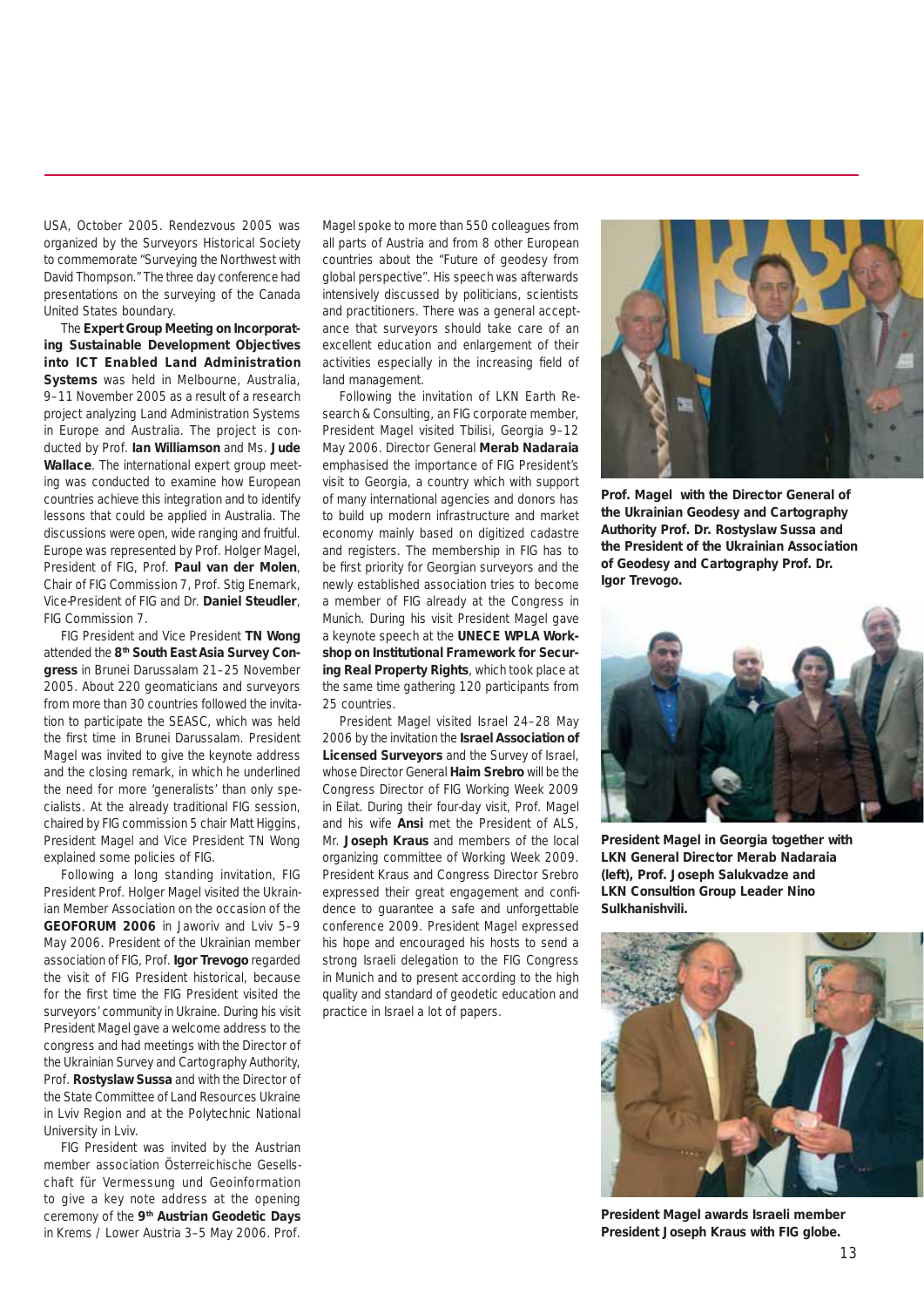

**Vice President Stig Enemark and Prof. John Parker representing FIG at the UNRCC-A in New York.**



**Dr. Lars Reutersward, UN-Habitat, Prof. Holger Magel, Ms. Aydan Erim, UIA and Mr. Selman Ergyden, UN-Habitat at the Habitat Professionals Forum Steering Committee meeting in Istanbul.**



**Dr. Clarissa Augustinus, Chief of the Land and Tenure Unit, UN-Habitat, and Prof. Stig Enemark, Vice President of FIG, during the UN-Habitat Workshop in Oslo.**

#### **UN Co-operation**

Vice-President **Stig Enemark** and Prof. **John Parker** represented FIG at the **Eighth United Nations Cartographic Conference for the Americas** (UNRCCA) held in New York 27 June – 1 July 2005. The conference is convened every four years (since 1976). The conference attracted 140 participants from 33 countries. About 20 country reports were tabled and 40 invited papers were presented. The program and included a number of interesting paper on SDI developments in the Latin America and Caribbean Region as well as a number of invited paper papers from other countries and professional institutions. Prof. Enemark presented a FIG position paper on "*Supporting Capacity Development for Sustainable Land Administration Infrastructures*". He also presented a joint paper with John Parker focusing on the outcome of the "*Special Forum on the Development of Land Information Policies in the Americas*". The FIG publication "Aguascalientes Statement" was tabled and endorsed as a result of resolution adopted at the UNRCCA held in 2001. Both the papers and Statement were very well received. As a further result of the Special Forum in Aguascalientes, **Paul van der Molen**, Chair of Commission 7 was invited to present a paper on the Land Administration Systems in Europe.

As part of the co-operation with the UN-Habitat the Habitat Professionals Forum organized in conjunction to the **UIA World Congress** (International Union of Architects) in Istanbul – with more than 6,000 delegates - an own session on the hot topic "*Governance – People – Professionals*" under the chair of President Magel, who is the current chair of the Steering Committee of the HPF. The panelists including Dr. **Lars Reutersward** (UN-Habitat), Prof. Magel, Ms. **Aydan Erim** (UIA) and Mr. **Selman Erguden** (UN-Habitat) discussed the changed roles of planners and architects as professionals in a changed world of increasing civil society, good governance principles and citizens who ask for more participation. It was summarized that more than ever professionals must be able to match these new challenges. Universities have to teach very early modern methods, instruments and skills in informal planning, moderation, mediation and even conflict management.

At the meeting of the **Steering Committee of the Habitat Professionals Forum** (HPF) the most inspiring outcome of the meeting was the clear expression of UN-Habitat representatives that the HPF is regarded as a very important professional partner for UN-Habitat at the global level and that it is therefore asked to make strong contributions to the program of the 3rd World Urban Forum in Vancouver in June 2006.

Vice-President **Stig Enemark** attended the UN-Habitat workshop in Oslo 23–24 March 2006 to present the FIG commitment to the **UN-Habitat Global Network for Development of Innovative Pro-Poor Land Tools**. About 100 participants attended the workshop by invitation representing various land right related organisations throughout the world being potential partners of the Global Land Tool Network.

The first half day was organised by the High Level Commission for Legal Empowerment of the Poor (HLCLEP). The High Level Commission is chaired jointly by Dr. **Madeleine K. Albright**, former Secretary of State, USA, and Mr. **Hernando de Soto**, President of the Institute for Liberty and Democracy, Peru. Presentations very given, among others, by Mr. **Naresh Singh**, Secretary General of the High Level Commission, Mrs. **Anna K. Tibaijuka**, Executive Director of UN-Habitat. The key objective of the commission is to generate political support for broad reforms that will ensure legal inclusion and empowerment of the poor including fungible property rights for their assets and access to credit and capital. The following one and a half day focused on the Global Land Tool Network (GLTN) with Dr. **Clarissa Augustinus**, Chief of the Land and Tenure Section at UN-Habitat, playing a key role. A range of presentations were given to introduce and discuss various mechanisms of the GLTN such as peer review mechanism, gender mechanism, grassroots mechanism and dissemination mechanism. Also, a range of partner presentations were given on ongoing and planned land tool programmes and initiatives world wide.

FIG Vice-President Stig Enemark presented the FIG commitment to the GLTN which is in line with the general commitment of FIG – especially within Commission 7 and 8 – for developing and promoting the concept of land administration systems for sustainable development where special attention has been given to good governance, gender issues, and pro-poor land tools. The contribution of FIG to the GLTN will be mainly in the area of analysing and designing adequate land administration systems that include relevant pro-poor land tools, promote social inclusion, and support sustainable development. The project on developing a Social Tenure Domain Model can be seen as such an example of and FIG contribution to the GLTN. The project was presented at the recent FIG Regional Conference in Accra, Ghana.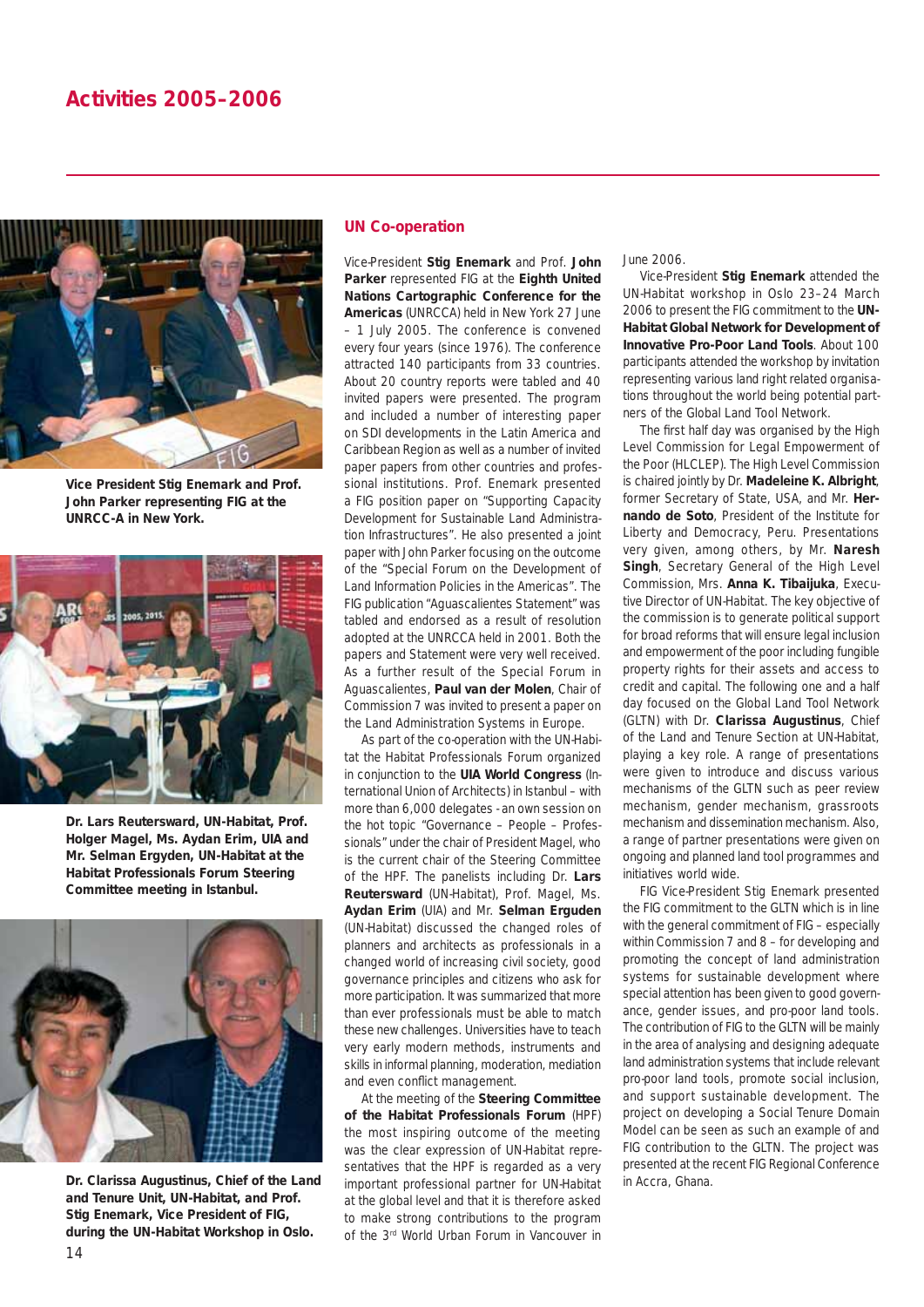#### **Sister organizations**

Vice President **Ralf Schroth** represented FIG at the **XXII International Cartographic Conference** (ICC2005) in A Coruña, Spain 9–16 July 2005. The International Cartographic Association (ICA), the Spanish Society for Cartography, Photogrammetry and Remote Sensing and the A Coruña Local Organizing Committee prepared an interesting and successful event in the newly established conference center PALEXCO in the harbor of A Coruña. The conference attracted 1,625 participants from 60 countries. The attendees got an excellent opportunity to get familiar with the state of the art of the wide field of Cartography and the latest scientific approaches. The technical programme was almost overloaded - during the four and half day technical programme there were 150 technical and poster sessions about 26 different themes, several working group sessions and some special technical sessions about ISO Standards, Cartography and SDI, Aerospace Technologies and European Navigation Systems. When totally five pre-conference workshops are added there was professional programme for 10 days. In the technical programme more than 500 oral and 200 poster presentations were made.

#### **Permanent Institutions**

FIG has three permanent institutions (**The International Office of Cadastre and Land Records – OICRF**, www.oicrf.org; **The FIG Multi-Lingual Dictionary Board**, www.bkg. bund.de/nn\_5594/EN/FederalAgency/InformationServices/fig\_node.html\_nnn=true; and **The International Institution for the History of Surveying and Measurement – Permanent Institution of FIG**, www.fig. net/hsm). In addition there is an independent the **FIG Foundation**.

#### **Task forces**

At the moment FIG has one task force established by the FIG Council. The **Task Force on FIG Governance Structure** shall conduct a review of the FIG Statutes and Internal Rules. In particular the Task Force will: review the Commission structure; review the term of office of Commission Chairs; review the election procedures including the role of the Nomination Review Group and the Commission Review Group; and review the Statutes and Internal Rules for inconsistencies and redundancies regarding the new governance structure subsequent to 2006. This task force is chaired by Vice President **Ken Allred**.



The Struve Arc as the first approved **surveying site on the UNESCO's World Heritage List – Belarus, Estonia, Finland, Latvia, Lithuania, Norway, Republic of Moldova, Russian Federation, Sweden and Ukraine host the Struve Geodetic Arc**

The Struve Arc is a chain of survey triangulations stretching from Hammerfest in Norway to the Black Sea, through ten countries and over 2,820km. These are points of a survey, carried out between 1816 and 1855 by the astronomer **Friedrich Georg Wilhelm Struve**, which represented the first accurate measuring of a long segment of a meridian. This helped establish the exact size and shape of our planet and marked an important step in the development of earth sciences and topographic mapping. It is an extraordinary example of scientific collaboration among scientists from different countries, and of collaboration between monarchs for a scientific cause. The original arc consisted of 258 main triangles with 265 main station points. The listed site includes 34 of the original station points, with different markings, i.e. a drilled hole in rock, iron cross, cairns, or built obelisks.

The World Heritage List now numbers 812 sites in total, which includes: 628 cultural; 160 natural and 24 mixed sites in 137 States Parties.

FIG Permanent Institution for the History of Surveying and Measurement was actively involved in the project of getting the Arc on the Heritage List.

#### **Communication**

The main tools for communication of the federation are the **FIG web site** www.fig.net and different newsletters (both as soft and hard copies) and printed material and publications and CD-Roms.

The web site includes e.g. the work plan of the Council and the commissions; contact details of Council members, member associations, affiliates, corporate members, academic members, commission officers and commission delegates; forthcoming events; and FIG publications and conference reports.

The **FIG annual review** – an overview of major activities and achievements and the main medium of external communication. This is supported by a monthly e-Newsletter which is sent free of charge to all subscribers. All commissions have also their newsletters that are published 1–2 per year and posted on the commission's web sites.

In the **FIG publications** series the federation publishes formal policy statements and ethical, educational and technical guidelines, these are also available on the FIG home page. Proceedings of FIG congresses and of selected technical seminars sponsored or co-sponsored by FIG's commissions and member associations are published normally on a CD-Rom and they are also available on the FIG home page. FIG publishes also on the web site a monthly article that is selected from a conference or event and that is of general interest.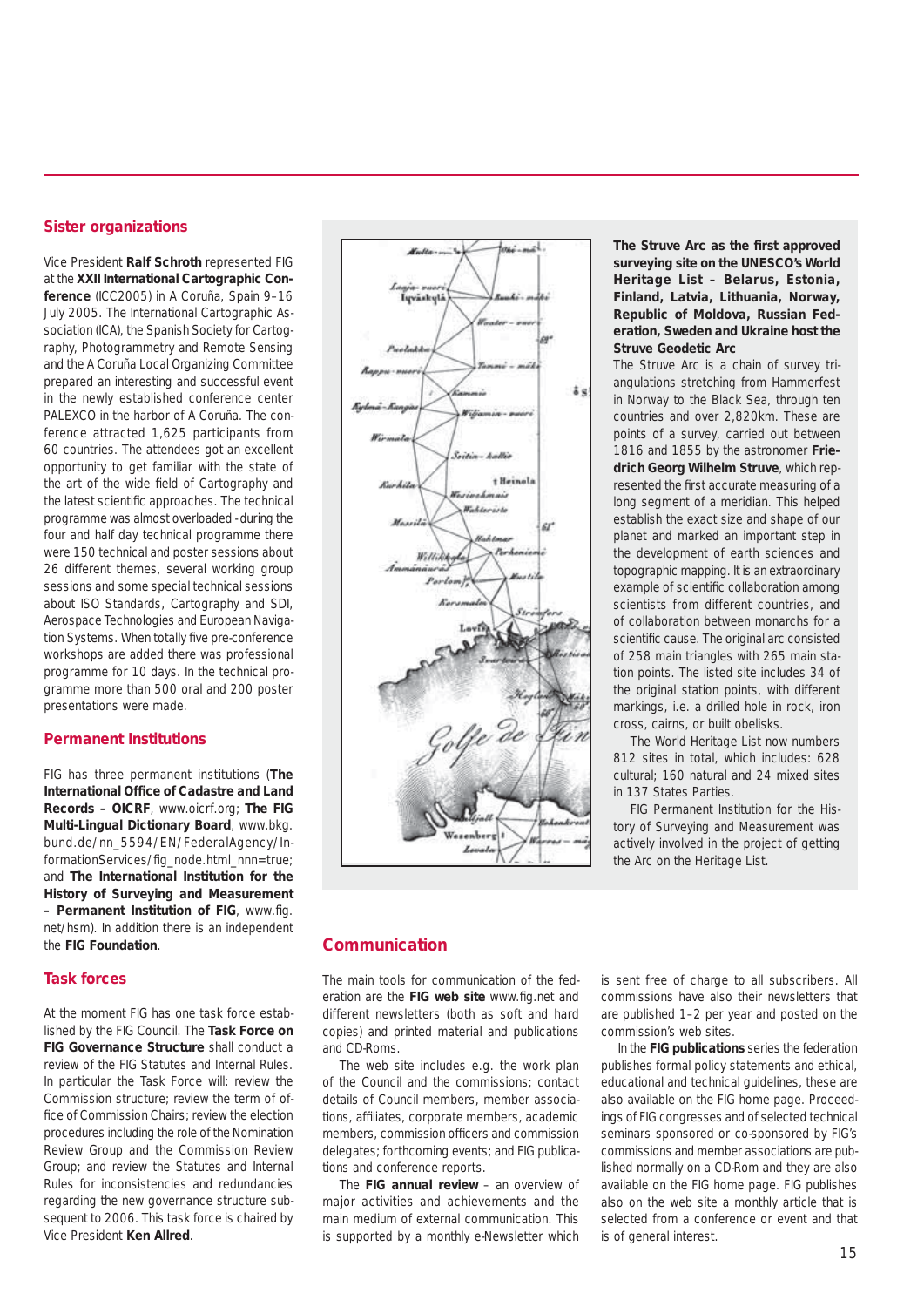#### **The FIG Foundation – Building a Sustainable Future**



The **FIG Foundation** is an independent body under the **International Federation of Surveyors**.

- The Foundation has been established for the purpose of raising funds to finance surveying education development projects and supporting young surveyors in order to build a sustainable future.
- The Foundation funds shall not be used to support the normal activities of FIG.
- The Foundation is administered by the FIG Office in Copenhagen and directed by a Board of five Directors appointed by the FIG Council.
- The Directors of the Foundation will announce every year the scholarships and grants available.

The first grants were given in 2002 and there after each year.

#### **The FIG Foundation –**

#### **How can I contribute?**

Companies, associations, institutions, events, surveyors' groups and individuals may contribute to the Foundation by:

- Donations which will be recognised by a plaque or a certificate of different categories reflecting the sum of donation as follows:
	- platinum plaque EUR 25,000
	- gold plaque EUR 10,000
	- silver plaque EUR 5,000
	- bronze plaque EUR 1,000.
- Donations to support specific projects or by offering scholarships. Donors and Benefactors may use the FIG Foundation logo to promote their project donations or scholarships.
- Voluntary donation when registering to FIG events.
- Attending social functions such as the FIG Foundation Dinners held during every FIG Congress and Working Week and other events.

#### **FIG Definition of the Functions of the Surveyor**

The definition of the functions of the surveyor as adopted by the FIG General Assembly in 2004:

#### **Summary**

A surveyor is a professional person with the academic qualifications and technical expertise to conduct one, or more, of the following activities;

- to determine, measure and represent land, three-dimensional objects, point-fields and trajectories;
- to assemble and interpret land and geographically related information,
- to use that information for the planning and efficient administration of the land, the sea and any structures thereon; and,
- to conduct research into the above practices and to develop them.

#### **Detailed Functions**

The surveyor's professional tasks may involve one or more of the following activities which may occur either on, above or below the surface of the land or the sea and may be carried out in association with other professionals.

- 1. The determination of the size and shape of the earth and the measurement of all data needed to define the size, position, shape and contour of any part of the earth and monitoring any change therein.
- 2. The positioning of objects in space and time as well as the positioning and monitoring of physical features, structures and engineering works on, above or below the surface of the earth.
- 3. The development, testing and calibration of sensors, instruments and systems for the above-mentioned purposes and for other surveying purposes.
- 4. The acquisition and use of spatial information from close range, aerial and satellite imagery and the automation of these processes.
- 5. The determination of the position of the boundaries of public or private land, including national and international boundaries, and the registration of those lands with the appropriate authorities.
- 6. The design, establishment and administration of geographic information systems (GIS) and the collection, storage, analysis, management, display and dissemination of data.
- 7. The analysis, interpretation and integration of spatial objects and phenomena in GIS, including the visualisation and communication of such data in maps, models and mobile digital devices.
- 8. The study of the natural and social environment, the measurement of land and marine resources and the use of such data in the planning of development in urban, rural and regional areas.
- 9. The planning, development and redevelopment of property, whether urban or rural and whether land or buildings.
- 10. The assessment of value and the management of property, whether urban or rural and whether land or buildings.
- 11. The planning, measurement and management of construction works, including the estimation of costs.

In the application of the foregoing activities surveyors take into account the relevant legal, economic, environmental and social aspects affecting each project.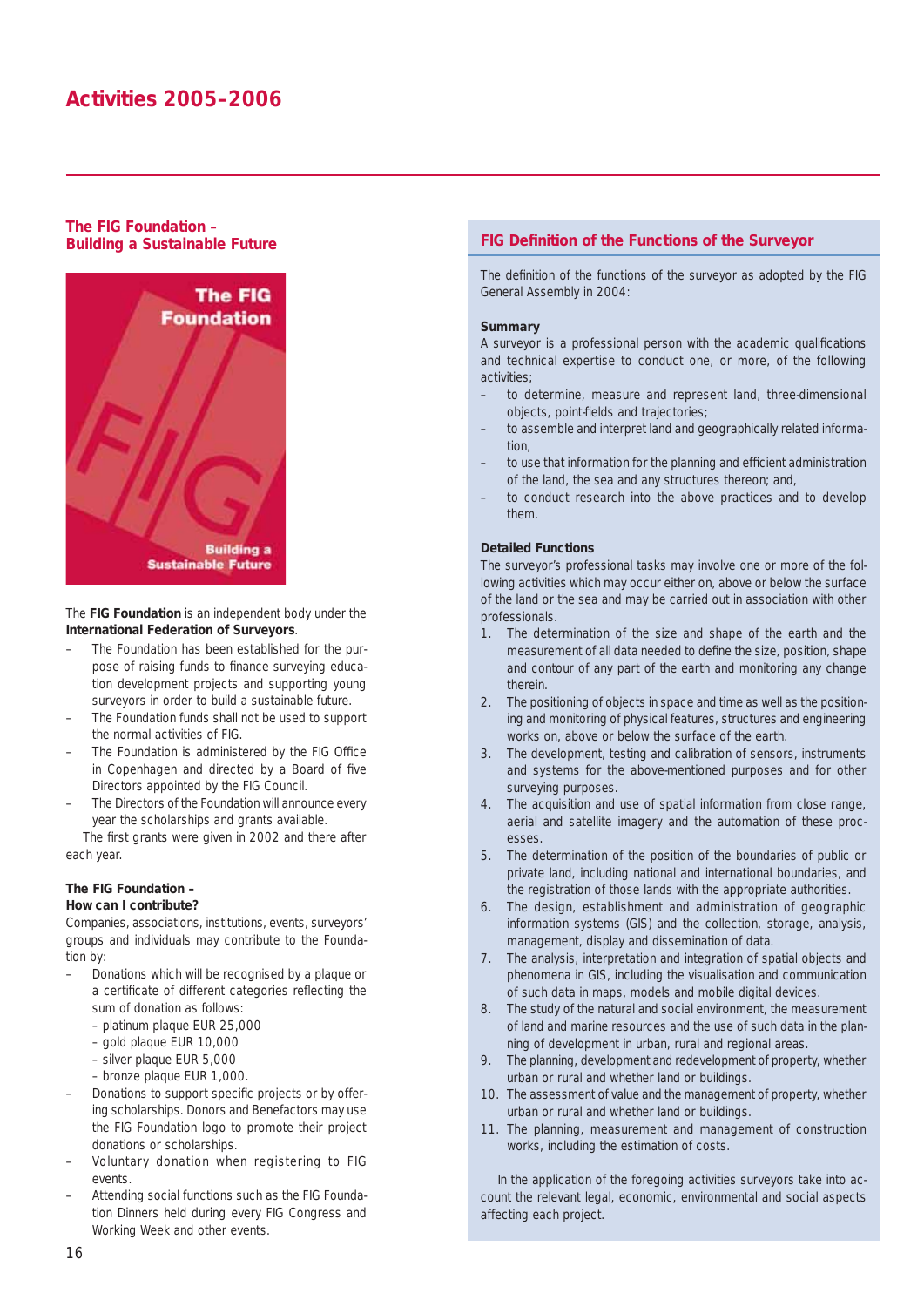#### **FIG Members (May 2006)**

\*) Membership to be decided by the General Assembly in October 2006.



 **Full members Affi liates Correspondents**

#### **Member associations**

| Algeria                  | Ordre des Géomètres-Experts Fonciers                                            |  |  |  |  |  |
|--------------------------|---------------------------------------------------------------------------------|--|--|--|--|--|
| Argentina                | Federación Argentina de Agrimensores                                            |  |  |  |  |  |
| Armenia                  | Association of Private Surveyors                                                |  |  |  |  |  |
| Australia                | The Institution of Surveyors, Australia /<br>The Spatial Sciences Institute     |  |  |  |  |  |
| Austria                  | Austrian Society for Surveying and<br>Geoinformation                            |  |  |  |  |  |
| <b>Bahamas</b>           | Bahamas Association of Land Surveyors                                           |  |  |  |  |  |
| <b>Belarus</b>           | Land Reform Association                                                         |  |  |  |  |  |
| <b>Belgium</b>           | Union Belge des Géomètres-Experts<br>Immobiliers                                |  |  |  |  |  |
| Benin *)                 | Syndicat National des Géomètres-Topogra-<br>phes et Assimilés du Bénin          |  |  |  |  |  |
| <b>Botswana</b>          | Botswana Surveying and Mapping Associa-<br>tion                                 |  |  |  |  |  |
| <b>Brazil</b>            | Brazilian Society of Cartography, Geodesy,<br>Photogrammetry and Remote Sensing |  |  |  |  |  |
| <b>Brunei Darussalam</b> | <b>Brunei Institution of Geomatics</b>                                          |  |  |  |  |  |
| <b>Bulgaria</b>          | Union of Surveyors and Land Managers in<br><b>Bulgaria</b>                      |  |  |  |  |  |
| <b>Burkina Faso</b>      | Association des Geometres et Topographes<br>du Burkina                          |  |  |  |  |  |
| Cameroon                 | Ordre National des Geometres du Cameroun                                        |  |  |  |  |  |
| Canada                   | The Canadian Institute of Geomatics                                             |  |  |  |  |  |
| China P.R.               | Chinese Society of Geodesy, Photogramme-<br>try and Cartography                 |  |  |  |  |  |
| Colombia                 | Sociedad Colombiana de Topografos                                               |  |  |  |  |  |
| Costa Rica               | Colegio de Ingenieros Topógrafos de Costa<br>Rica                               |  |  |  |  |  |
| Croatia                  | Croatian Geodetic Society                                                       |  |  |  |  |  |
| Cuba                     | Unión Nacional de Arquitectos e Ingenieros<br>de la Construcción de Cuba        |  |  |  |  |  |
| Cyprus                   | Association of Rural Surveying Engineers of<br>Cyprus                           |  |  |  |  |  |
| <b>Czech Republic</b>    | Czech Union of Surveyors and Cartographers                                      |  |  |  |  |  |
|                          | Czech Association of Certified Property<br>Appraisers                           |  |  |  |  |  |
| <b>Denmark</b>           | Den danske Landinspektørforening                                                |  |  |  |  |  |
| Eqypt                    | Egyptian Committee of Surveying and<br>Mapping                                  |  |  |  |  |  |
| Estonia                  | Association of Estonian Surveyors                                               |  |  |  |  |  |
| Fiji                     | Fiji Institute of Surveyors                                                     |  |  |  |  |  |

| <b>Finland</b>              | The Finnish Association of Surveyors        |  |  |  |  |  |
|-----------------------------|---------------------------------------------|--|--|--|--|--|
|                             | Maanmittausalan ammattikorkeakoulu- ja      |  |  |  |  |  |
|                             | opistoteknisten Liitto MAKLI ry             |  |  |  |  |  |
| France                      | Ordre des Géomètres-Experts                 |  |  |  |  |  |
|                             | Association Française de Topographie        |  |  |  |  |  |
| Germany                     | DVW - Deutscher Verein für Vermessungs-     |  |  |  |  |  |
|                             | wesen - Gesellschaft für Geodäsie,          |  |  |  |  |  |
|                             | Geoinformation und Landmanagement           |  |  |  |  |  |
| Ghana                       | Ghana Institution of Surveyors              |  |  |  |  |  |
| Greece                      | <b>Technical Chamber of Greece</b>          |  |  |  |  |  |
|                             | Hellenic Association of Rural and Surveying |  |  |  |  |  |
|                             | Engineers                                   |  |  |  |  |  |
| Hong Kong SAR,<br>China     | The Hong Kong Institute of Surveyors        |  |  |  |  |  |
| Hungary                     | Magyar Földméresi, Térképészeti és          |  |  |  |  |  |
|                             | Távérzkelési Társaság                       |  |  |  |  |  |
| Indonesia                   | Ikatan Surveyor Indonesia                   |  |  |  |  |  |
| Iran, Islamic<br>Republic*) | Iranian Society of Surveyors                |  |  |  |  |  |
| Ireland                     | The Society of Chartered Surveyors          |  |  |  |  |  |
|                             | The Irish Institution of Surveyors          |  |  |  |  |  |
| <b>Israel</b>               | Association of Licensed Surveyors in Israel |  |  |  |  |  |
| Italy                       | Consiglio Nazionale Geometri                |  |  |  |  |  |
| Jamaica                     | The Land Surveyors Association of Jamaica   |  |  |  |  |  |
| Japan                       | Japan Federation of Surveyors               |  |  |  |  |  |
| Kenya                       | Institution of Surveyors of Kenya           |  |  |  |  |  |
| Korea, Republic of          | Korea Confederation of Surveyors            |  |  |  |  |  |
| Kosovo UNMIK                | Kosova Surveyors Association                |  |  |  |  |  |
| Latvia                      | Latvian Associations of Surveyors           |  |  |  |  |  |
| Lebanon                     | Ordre des Géomètres-Topographes du Liban    |  |  |  |  |  |
| Lithuania                   | Lithuanian Association of Surveyors         |  |  |  |  |  |
|                             | Lithuanian Association of Property Valuers  |  |  |  |  |  |
| Luxembourg                  | Ordre Luxembourg des Géomètres              |  |  |  |  |  |
| Malaysia                    | Association of Authorised Land Surveyors    |  |  |  |  |  |
|                             | Malaysia                                    |  |  |  |  |  |
| Malta                       | Land Surveyor Society                       |  |  |  |  |  |
| Mexico                      | Colegio de Ingenieros Topógrafos A.C.       |  |  |  |  |  |
| Mongolia                    | Mongolian Association of Surveying and      |  |  |  |  |  |
|                             | Mapping                                     |  |  |  |  |  |
|                             | Mongolian Association of Geodesy and        |  |  |  |  |  |
|                             | Cartography*)                               |  |  |  |  |  |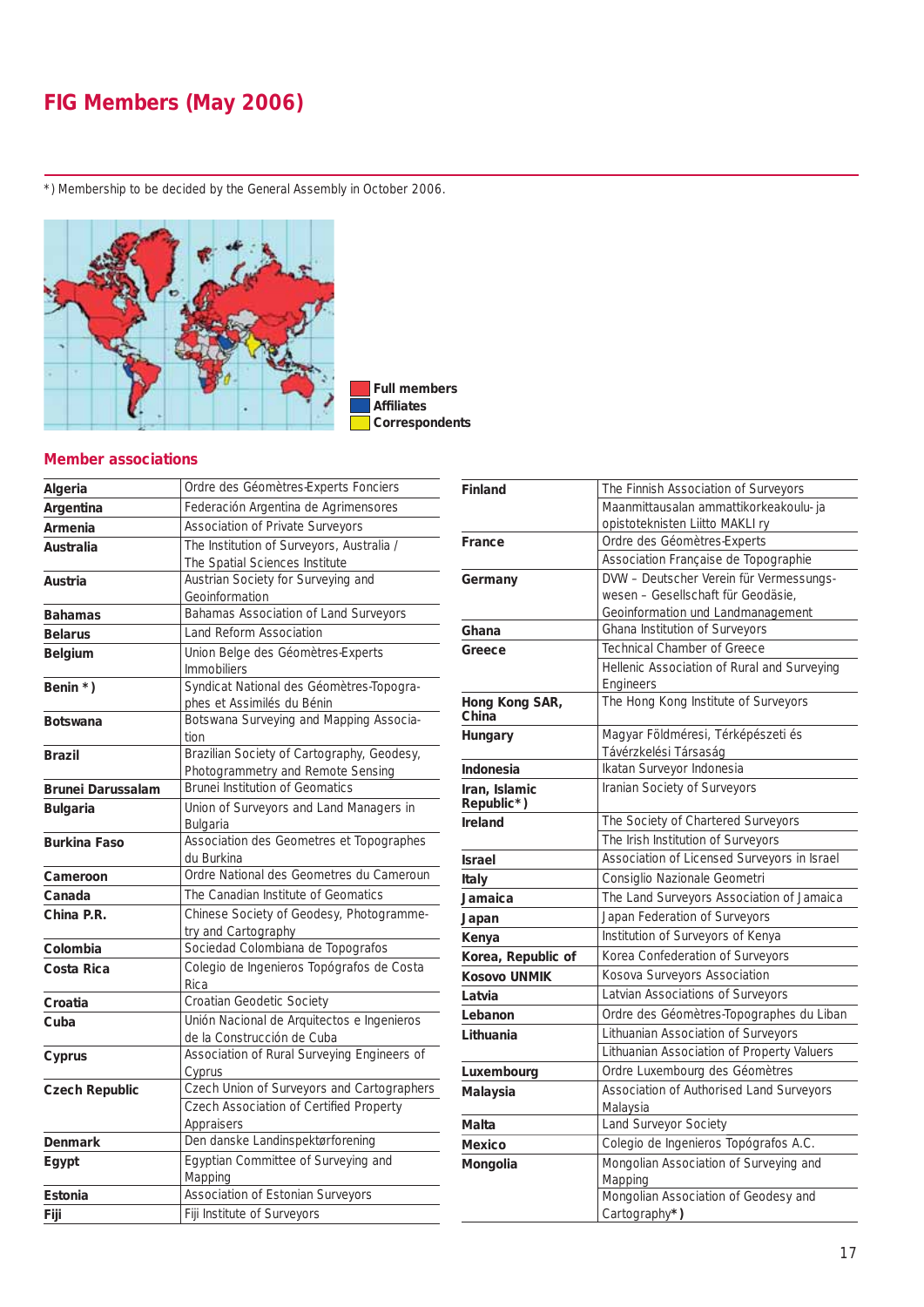#### **FIG Members (May 2006)**

\*) Membership to be decided by the General Assembly in October 2006.

| <b>Morocco</b>               | Ordre National des Ingénieurs Géometres-<br>Topographes             |  |  |  |  |
|------------------------------|---------------------------------------------------------------------|--|--|--|--|
| <b>Netherlands</b>           | Geo-informatie Nederland                                            |  |  |  |  |
| <b>New Zealand</b>           | New Zealand Institute of Surveyors                                  |  |  |  |  |
| Nigeria                      | Nigerian Institution of Surveyors                                   |  |  |  |  |
|                              | The Nigerian Institute of Quantity Surveyors                        |  |  |  |  |
| Norway                       | Norges Jordskiftekandidatforening NJKF,                             |  |  |  |  |
|                              | faglig gruppe af NIF and GeoForum                                   |  |  |  |  |
| <b>Palestinian Authority</b> | Licensed Surveyors Association in Palestine                         |  |  |  |  |
| Papua New Guinea             | Association of Surveyors of Papua New<br>Guinea                     |  |  |  |  |
| Poland                       | Stowarzyszenie Geodetow Polskich                                    |  |  |  |  |
| Portugal                     | Ordem dos Engenheiros, Colégio de<br>Engenharia Geografica          |  |  |  |  |
| Puerto Rico, USA             | Colegio de Ingenieros y Agrimensores de<br>Puerto Rico              |  |  |  |  |
| Romania                      | Union of Romanian Geodesy                                           |  |  |  |  |
| Russia                       | Federal Service of Geodesy and Cartography<br>of Russia             |  |  |  |  |
| Serbia                       | Union of Geodetic Engineers and Surveyors<br>of Serbia              |  |  |  |  |
| Singapore                    | Singapore Institute of Surveyors and Valuers                        |  |  |  |  |
| <b>Slovak Republic</b>       | Slovak Union of Surveyors and Cartogra-                             |  |  |  |  |
|                              | phers                                                               |  |  |  |  |
|                              | Chamber of Surveyors and Cartographers                              |  |  |  |  |
| Slovenia                     | Association of Surveyors of Slovenia                                |  |  |  |  |
| South Africa                 | South African Council for Professional and<br>Technical Surveyors   |  |  |  |  |
| Spain                        | Colegio Oficial de Ingenieros Técnicos en<br>Topografía             |  |  |  |  |
| Sri Lanka                    | Surveyors' Institute of Sri Lanka                                   |  |  |  |  |
| Sweden                       | Sveriges Lantmätareförening                                         |  |  |  |  |
| <b>Switzerland</b>           | geosuisse - Swiss Society of Geomatics and<br>Land Management       |  |  |  |  |
| Syria                        | Order of Syrian Engineers and Architects                            |  |  |  |  |
| Tanzania*)                   | Institution of Surveyors of Tanzania                                |  |  |  |  |
| <b>Togo</b>                  | Ordre des Géomètres du Togo                                         |  |  |  |  |
| <b>Trinidad and Tobago</b>   | Institute of Surveyors of Trinidad and Tobago                       |  |  |  |  |
| Tunisia                      | Association Nationale des Ingenieurs<br>Géomètres-Experts Tunisiens |  |  |  |  |
| <b>Turkey</b>                | Chamber of Surveying Engineers of Turkey                            |  |  |  |  |
| Ukraine                      | Ukrainian Society of Geodesy and                                    |  |  |  |  |
|                              | Cartography<br>Institution of Surveyors of United Arab              |  |  |  |  |
| <b>United Arab Emirates</b>  | Emirates                                                            |  |  |  |  |
| <b>United Kingdom</b>        | The Royal Institution of Chartered Surveyors                        |  |  |  |  |
|                              | <b>RICS</b>                                                         |  |  |  |  |
|                              | Institution of Civil Engineering Surveyors                          |  |  |  |  |
| Uruguay                      | Asociacion de Agrimensores del Uruguay                              |  |  |  |  |
| U.S.A.                       | American Congress on Surveying and                                  |  |  |  |  |
|                              | Mapping                                                             |  |  |  |  |
|                              | The Appraisal Institute<br>Association of Geodesy, Cartography and  |  |  |  |  |
| Vietnam                      | Remote Sensing                                                      |  |  |  |  |
| Zambia                       | Surveyors Institute of Zambia                                       |  |  |  |  |
| Zimbabwe                     | Survey Institute of Zimbabwe                                        |  |  |  |  |

#### **Affiliate Members**

| <b>Australia and New</b><br><b>Zealand</b> | ANZLIC - the Spatial Information Council                                                                         |  |  |  |  |  |
|--------------------------------------------|------------------------------------------------------------------------------------------------------------------|--|--|--|--|--|
| <b>Belgium</b>                             | General Administration of the Patrimonial<br>Documentation, Federal Public Service Finance                       |  |  |  |  |  |
| <b>Brunei Darussalam</b>                   | Survey Department, Ministry of Development                                                                       |  |  |  |  |  |
| Cambodia                                   | Ministry of Land Management, Urban Planning<br>and Construction                                                  |  |  |  |  |  |
| Chile                                      | Servicio Hidrográfico y Oceanográfico de la<br>Armada de Chile                                                   |  |  |  |  |  |
| Colombia                                   | Instituto Geográfico Agustin Codazzi                                                                             |  |  |  |  |  |
| <b>El Salvador</b>                         | Instituto Geográfico Nacional                                                                                    |  |  |  |  |  |
| Guatemala                                  | Instituto Geográfico Nacional                                                                                    |  |  |  |  |  |
| Hungary                                    | Institute of Geodesy, Cartography and Remote<br>Sensing (FÖMI)                                                   |  |  |  |  |  |
| <b>Iceland</b>                             | The Land Registry of Iceland                                                                                     |  |  |  |  |  |
| Jordan                                     | Department of Lands & Survey,<br>Ministry of Finance                                                             |  |  |  |  |  |
| <b>Mexico</b>                              | National Institute of Statistics, Geography and<br>Informatics (INEGI)                                           |  |  |  |  |  |
| Namibia                                    | Office of the Surveyor General, Ministry of<br>Lands, Resettlement and Rehabilitation                            |  |  |  |  |  |
| <b>Nepal</b>                               | HMG Survey Department, Nepal                                                                                     |  |  |  |  |  |
| Peru                                       | Sistema Nacional Integrado de Información<br>Catastral Predial (SINICAP) / Consejo Nacional<br>de Catastro (CNC) |  |  |  |  |  |
| Rwanda                                     | Ministry of Lands, Resettlement and<br>Environment                                                               |  |  |  |  |  |
| Saudi Arabia.<br>Kingdom of                | Ministry of Municipal and Rural Affairs                                                                          |  |  |  |  |  |

#### **Academic Members**

| Argentina      | Facultad de Ciencias Exactas y Tecnologias<br>/ UNSE, Departamento Academico de Agri-<br>mensura                       |  |  |  |  |  |
|----------------|------------------------------------------------------------------------------------------------------------------------|--|--|--|--|--|
| Australia      | The University of Melbourne, Department of<br>Geomatics                                                                |  |  |  |  |  |
|                | RMIT University, Department of Geospatial<br>Science                                                                   |  |  |  |  |  |
|                | University of New South Wales, School of<br>Surveying and Spatial Information Systems                                  |  |  |  |  |  |
|                | University of Southern Queensland, Depart-<br>ment of Surveying and Land Information                                   |  |  |  |  |  |
|                | University of Technology Sydney, School of<br>Construction Property & Project Management                               |  |  |  |  |  |
| Austria        | University of Agricultural Sciences Vienna,<br>Institute of Surveying, Remote Sensing and<br>Land Information          |  |  |  |  |  |
| <b>Bahrain</b> | Arabian Gulf University, College of Graduate<br><b>Studies</b>                                                         |  |  |  |  |  |
| <b>Belgium</b> | University of Applied Sciences Kaho Sint-<br>Lieven, Department of Engineering in Con-<br>struction and Land Surveying |  |  |  |  |  |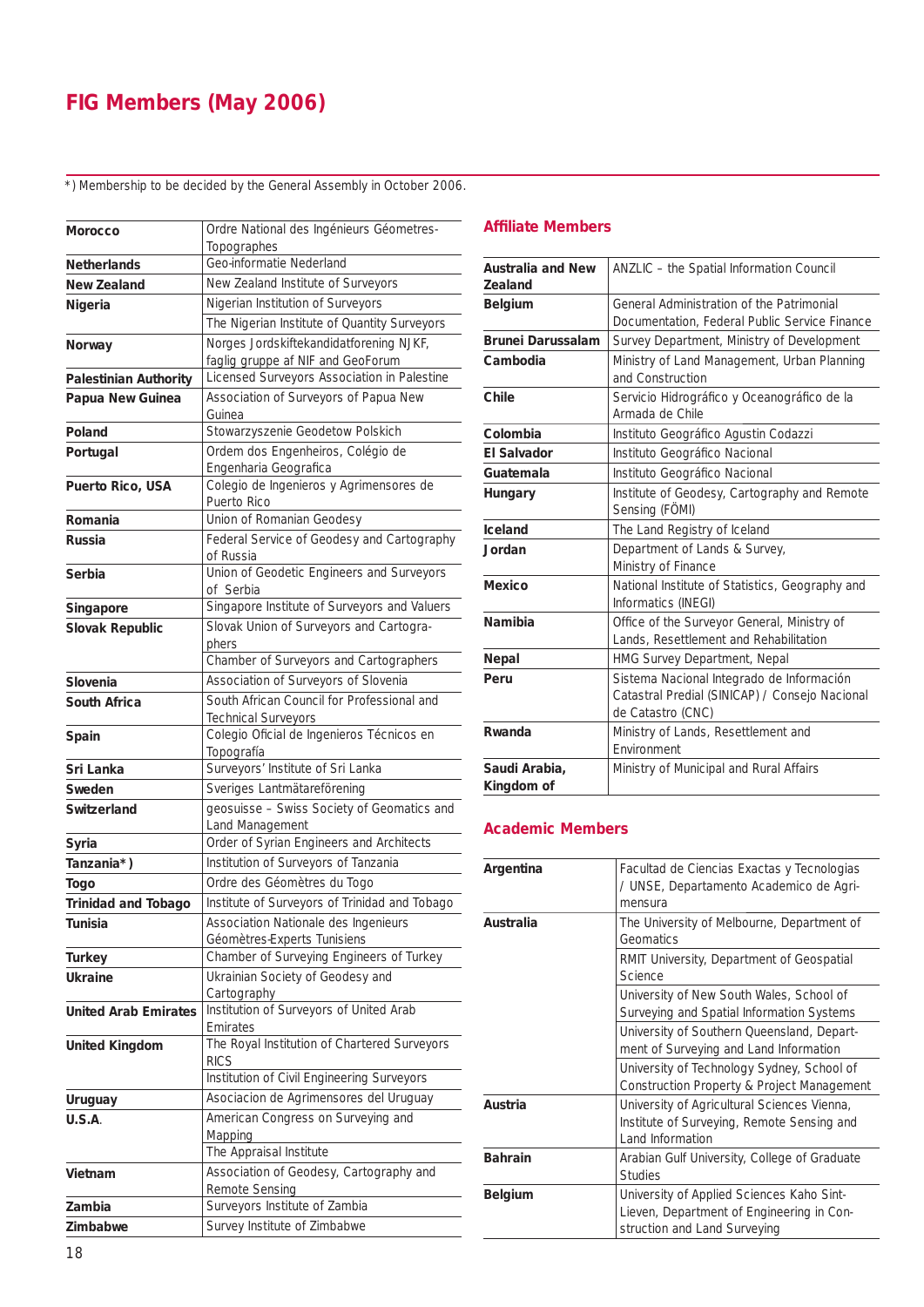| <b>Botswana</b>             | University of Botswana, Department of Civil<br>Engineering                                       |  |  |
|-----------------------------|--------------------------------------------------------------------------------------------------|--|--|
| <b>Brazil</b>               | Universidade do Vale do Rio dos Sinos<br>- UNISINOS, Centro de Ciências Exatas e<br>Tecnológicas |  |  |
| Canada                      | University of Calgary, Department of Geomat-                                                     |  |  |
|                             | ics Engineering                                                                                  |  |  |
|                             | University of New Brunswick, Department of                                                       |  |  |
|                             | Geodesy and Geomatics Engineering                                                                |  |  |
| Chile                       | Universidad de Concepción,                                                                       |  |  |
|                             | Unidad Académica Los Angeles,                                                                    |  |  |
|                             | Departamento Geomensura                                                                          |  |  |
| China, People's<br>Republic | Wuhan University                                                                                 |  |  |
| Colombia                    | Universidad Distrital Francisco José de                                                          |  |  |
|                             | Caldas, Facultad de Ingeniería                                                                   |  |  |
|                             | Universidad Distrital Francisco José de                                                          |  |  |
|                             | Caldas, Facultad del Medio Ambiente y                                                            |  |  |
|                             | <b>Recursos Naturales</b>                                                                        |  |  |
|                             | Universidad del Valle, Departamento del Valle<br>del Cauca                                       |  |  |
| Costa Rica                  | Universidad Nacional, Escuela de Topografía,                                                     |  |  |
|                             | Catastro y Geodesia                                                                              |  |  |
| Croatia                     | University of Zagreb, Faculty of Geodesy                                                         |  |  |
| <b>Denmark</b>              | Aalborg University,                                                                              |  |  |
|                             | Department of Development and Planning                                                           |  |  |
| <b>Finland</b>              | Helsinki University of Technology,                                                               |  |  |
|                             | Department of Surveying                                                                          |  |  |
|                             | Espoo-Vantaa Institute of Technology                                                             |  |  |
|                             | (EVITech), Land Surveying                                                                        |  |  |
| France                      | Ecole Supérieure des Géomètres et Topogra-<br>phes (ESGT)                                        |  |  |
| Germany                     | Anhalt University of Applied Sciences,                                                           |  |  |
|                             | Faculty of Surveying Engineering                                                                 |  |  |
|                             | Technische Universität München                                                                   |  |  |
|                             | Technische Universität Berlin, Geodäsie und                                                      |  |  |
|                             | Geoinformationstechnik                                                                           |  |  |
|                             | University of Applied Sciences Oldenburg/                                                        |  |  |
|                             | Ostfriesland/Wilhemshaven,                                                                       |  |  |
|                             | Department of Surveying Engineering                                                              |  |  |
| Ghana                       | Kwame Nkrumah University of Science                                                              |  |  |
|                             | and Technology, Department of Geodetic<br>Engineering                                            |  |  |
|                             | University of Mines and Technology,                                                              |  |  |
|                             | Department of Geodetic Engineering                                                               |  |  |
| Greece                      | National Technical University of Athens,                                                         |  |  |
|                             | School of Rural and Surveying Engineering                                                        |  |  |
|                             | Technological Educational Institute of Athens,                                                   |  |  |
|                             | Department of Topography                                                                         |  |  |
| Hong Kong SAR,              | The Hong Kong Polytechnic University, De-                                                        |  |  |
| China                       | partment of Land Surveying & Geo-Informatics                                                     |  |  |
| Hungary                     | The University of West Hungary, College of                                                       |  |  |
|                             | Surveying and Land Management                                                                    |  |  |
| Indonesia                   | Institute of Technology Bandung,                                                                 |  |  |
|                             | Department of Geodetic Engineering                                                               |  |  |

| Ireland                   | Dublin Institute of Technology,<br>Department of Geomatics                                  |  |  |  |  |  |
|---------------------------|---------------------------------------------------------------------------------------------|--|--|--|--|--|
| Jamaica                   | University of Technology Jamaica,                                                           |  |  |  |  |  |
|                           | Division of Surveying and Geographic<br><b>Information Sciences</b>                         |  |  |  |  |  |
|                           |                                                                                             |  |  |  |  |  |
| Kenya                     | University of Nairobi,<br>Department of Surveying                                           |  |  |  |  |  |
| Lithuania                 | Vilnius Gediminas Technical University                                                      |  |  |  |  |  |
|                           | Lithuanian University of Agriculture, Water and                                             |  |  |  |  |  |
|                           | Land Management Faculty                                                                     |  |  |  |  |  |
| Malaysia                  | Universiti Teknologi Malaysia, Department of                                                |  |  |  |  |  |
|                           | <b>Geomatics Engineering</b>                                                                |  |  |  |  |  |
| Moldova                   | State Agrarian University of Moldova, Faculty<br>of Cadastre and Environmental Engineering  |  |  |  |  |  |
| Mongolia                  | Mongolian Technical University, Department                                                  |  |  |  |  |  |
|                           | of Geodesy                                                                                  |  |  |  |  |  |
|                           | Mongolian Agricultural University, School of<br>Agrobiology                                 |  |  |  |  |  |
| <b>Morocco</b>            | Institut Agronomique et Vétèrinaire Hassan II,                                              |  |  |  |  |  |
|                           | Filière de Topographie                                                                      |  |  |  |  |  |
| <b>Netherlands</b>        | <b>ITC International Institute for Geo-Information</b><br>Science and Earth Observation     |  |  |  |  |  |
| <b>New Zealand</b>        | University of Otago, Department of Surveying                                                |  |  |  |  |  |
| Nigeria                   | Federal School of Surveying, Oyo                                                            |  |  |  |  |  |
|                           | University of Lagos, Department of Surveying                                                |  |  |  |  |  |
|                           | and Geoinformatics                                                                          |  |  |  |  |  |
|                           | Nnandi Azikiwe University, Faculty of                                                       |  |  |  |  |  |
|                           | <b>Environmental Sciences</b>                                                               |  |  |  |  |  |
| Norway                    | Agricultural University of Norway, Department                                               |  |  |  |  |  |
|                           | of Land Use and Landscape Planning<br>Agricultural University of Norway, Department         |  |  |  |  |  |
|                           | of Mathematical Sciences and Technology                                                     |  |  |  |  |  |
| Oceania                   | University of the South Pacific, Land                                                       |  |  |  |  |  |
|                           | Management & Development Department                                                         |  |  |  |  |  |
| Poland                    | Agricultural University of Cracow, Faculty of<br>Environmental Engineering & Land Surveying |  |  |  |  |  |
| Puerto Rico, USA          | University of Puerto Rico, Civil Engineering<br>Department                                  |  |  |  |  |  |
|                           | Polytechnic University of Puerto Rico,                                                      |  |  |  |  |  |
|                           | Department of Land Surveying and Mapping                                                    |  |  |  |  |  |
| Romania                   | "Dunarea de Jos" University Galati, Cadastre,                                               |  |  |  |  |  |
|                           | Environment Management and Protection                                                       |  |  |  |  |  |
|                           | Department<br>"1 Decembrie 1918" University of Alba Iulia,                                  |  |  |  |  |  |
|                           | Department of Topography and Cadastre                                                       |  |  |  |  |  |
|                           | North University Baia, Surveying Department                                                 |  |  |  |  |  |
| <b>Russian Federation</b> | Moscow State University of Geodesy and Car-                                                 |  |  |  |  |  |
|                           | tography, Economic and Land Management                                                      |  |  |  |  |  |
| Singapore                 | National University of Singapore, School of<br>Design and Environment                       |  |  |  |  |  |
| Slovenia                  | University of Ljubljana, Faculty of Civil and                                               |  |  |  |  |  |
|                           | Geodetic Engineering                                                                        |  |  |  |  |  |
| South Africa              | University of Cape Town, Department of<br>Geomatics                                         |  |  |  |  |  |
|                           |                                                                                             |  |  |  |  |  |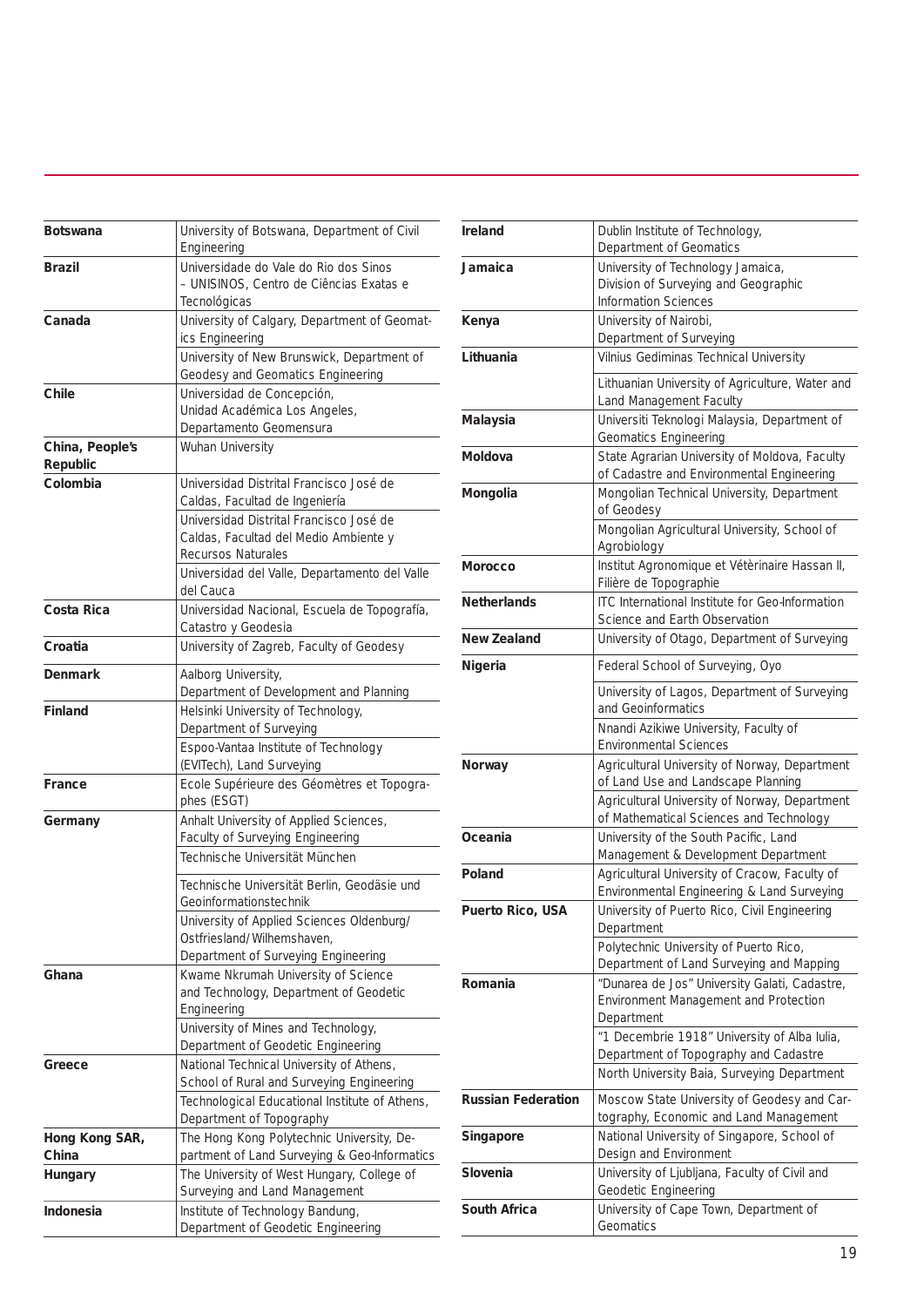| Spain                 | Universidad Politécnica de Madrid,<br>Escuela Universitaria de Ingeniería Técnica<br>Topográfica                            |  |  |  |  |  |
|-----------------------|-----------------------------------------------------------------------------------------------------------------------------|--|--|--|--|--|
|                       | Universidade de Santiago de Compostela,<br>Department of Agricultural and Forestry<br>Engineering                           |  |  |  |  |  |
| Spain (cont.)         | Institut de Geomàtica, Integrated Geodesy<br>and Navigation                                                                 |  |  |  |  |  |
| Sweden                | Royal Institute of Technology, Real Estate<br>Planning and Land Law                                                         |  |  |  |  |  |
|                       | Lund University, Department of Real Estate<br>Science                                                                       |  |  |  |  |  |
| <b>Switzerland</b>    | FHBB Basel Institute of Technology and<br>Management, University of Applied Sciences,<br>Department of Geomatic Engineering |  |  |  |  |  |
| <b>Tanzania</b>       | University College of Lands and Architectural<br>Studies, Department of Land Surveying                                      |  |  |  |  |  |
| <b>Turkey</b>         | Istanbul Technical University, Department of<br>Geodesy and Photogrammetry                                                  |  |  |  |  |  |
| <b>United Kingdom</b> | Anglia Polytechnic University,<br><b>Built Environment</b>                                                                  |  |  |  |  |  |
|                       | Kingston University, School of Surveying                                                                                    |  |  |  |  |  |
|                       | Oxford Brookes University, School of Built<br>Environment                                                                   |  |  |  |  |  |
|                       | The Royal School of Military Survey,                                                                                        |  |  |  |  |  |
|                       | Geographic Engineer Group                                                                                                   |  |  |  |  |  |
|                       | Sheffield Hallam University,                                                                                                |  |  |  |  |  |
|                       | School of Environment and Development                                                                                       |  |  |  |  |  |
|                       | University College London,<br>Department of Geomatic Engineering                                                            |  |  |  |  |  |
|                       | The University of Nottingham, Institute of                                                                                  |  |  |  |  |  |
|                       | Engineering Surveying and Space Geodesy                                                                                     |  |  |  |  |  |
|                       | University of the West of England,                                                                                          |  |  |  |  |  |
|                       | Faculty of the Built Environment                                                                                            |  |  |  |  |  |
| Uruguay               | University of Oriental Republic of Uruguay,                                                                                 |  |  |  |  |  |
|                       | Surveying Institute                                                                                                         |  |  |  |  |  |
| USA                   | New Mexico State University,                                                                                                |  |  |  |  |  |
|                       | Surveying Engineering                                                                                                       |  |  |  |  |  |
|                       | The Pennsylvania State University,<br>Surveying Program                                                                     |  |  |  |  |  |
|                       | Texas A&M University - Corpus Christi, Conrad                                                                               |  |  |  |  |  |
|                       | Blucher Institute for Surveying and Science                                                                                 |  |  |  |  |  |
| <b>West Indies</b>    | University of the West Indies, Department of<br>Surveying and Land Information                                              |  |  |  |  |  |

#### **Correspondents**

Bahrain, Benin, Bhutan, Guyana, India, Lesotho, Madagascar, Saint Lucia (WI), Senegal, Zanzíbar (Tanzania), Thailand, Tonga, Tunisia and Tuvalu.

#### **Corporate Members**

| <b>Platinum level</b>          |                                                                           |  |  |  |  |  |
|--------------------------------|---------------------------------------------------------------------------|--|--|--|--|--|
|                                | Environmental Systems Research Institute, Inc.<br>(ESRI), www.esri.com    |  |  |  |  |  |
| <b>INTERGRAPH</b>              | Intergraph Mapping and Geospatial Solutions,<br>www.intergraph.com        |  |  |  |  |  |
| Leica<br><b>Geosystems</b>     | Leica Geosystems AG, www.leica.com                                        |  |  |  |  |  |
| <b>TOPCON</b>                  | Topcon Corporation, www.topcon.co.jp/eng/                                 |  |  |  |  |  |
| <b>Example</b>                 | Trimble Navigation Ltd, www.trimble.com                                   |  |  |  |  |  |
| Gold level                     |                                                                           |  |  |  |  |  |
| <b>AED BICAD</b>               | AED-SICAD Aktiengesellschaft,<br>www.aed-sicad.com                        |  |  |  |  |  |
| <b>SOKKIN</b>                  | SOKKIA CO., LTD., www.sokkia.co.jp                                        |  |  |  |  |  |
| <b>Silver level</b>            |                                                                           |  |  |  |  |  |
| $BLOM_{\tiny\rm PFT}$          | BLOM ASA, www.blomasa.com                                                 |  |  |  |  |  |
| <b>Av</b> Grontmij             | Grontmij nv, www.grontmij.com                                             |  |  |  |  |  |
| <b>KAMPSAX</b>                 | Kampsax A/S, www.kampsax.dk                                               |  |  |  |  |  |
| <b>Bronze level</b>            |                                                                           |  |  |  |  |  |
| <b>EIMAR</b>                   | Eimar Arabia Real Estate Development Co. Ltd.,<br>www.eimararabia.com     |  |  |  |  |  |
|                                | GITC Bv - GIM International,                                              |  |  |  |  |  |
|                                | www.gim-international.com                                                 |  |  |  |  |  |
|                                | IGN France International, www.ignfi.fr                                    |  |  |  |  |  |
|                                | Josef Attenberger GmbH, www.attenberger.de                                |  |  |  |  |  |
| <b>ENENSI</b>                  | MENSI S. A., www.mensi.com                                                |  |  |  |  |  |
| <b>SCHONSTEDT ST</b>           | Schonstedt Instrument Company,<br>www.schonstedt.com                      |  |  |  |  |  |
|                                |                                                                           |  |  |  |  |  |
| <b>Basic level</b>             |                                                                           |  |  |  |  |  |
| <b>GEO</b> : connexion         | GEO:connexion Ltd, www.geoconnexion.com                                   |  |  |  |  |  |
| .geo <sub>expert</sub>         | GEOEXPERT, www.geoexpert.asso.fr                                          |  |  |  |  |  |
| <b>GEO</b> Informatics         | GeoInformatics, www.geoinformatics.com                                    |  |  |  |  |  |
|                                | GIS Development Pvt. Ltd., www.gisdevelop-<br>ment.net                    |  |  |  |  |  |
| Hansa Luftbild (               | Hansa Luftbild Sensorik und Photogrammetrie<br>GmbH, www.hansaluftbild.de |  |  |  |  |  |
| $\textcolor{red}{\textbf{10}}$ | Institut Cartogràfic de Catalunya,<br>www.icc.es                          |  |  |  |  |  |
| ĪLS                            | International Land Systems (ILS), Inc.,<br>www.landsystems.com            |  |  |  |  |  |
| LKN                            | LKN Earth Research & Consulting,<br>www.lknconsultants.com                |  |  |  |  |  |
|                                | P.V. Publications Ltd., www.pvpubs.com                                    |  |  |  |  |  |
| <b>Regional level</b>          |                                                                           |  |  |  |  |  |
| CAMEROON ENGINEERING S.A.      | Cameroon Engineering S.A.                                                 |  |  |  |  |  |
|                                | Galileo Instruments, Inc., www.earthsurface.<br>com                       |  |  |  |  |  |
| qv                             | GTZ (German Agency for Technical<br>Cooperation), www.gtz.de              |  |  |  |  |  |
|                                | Remote Sensing Center of Environment<br>Consulting                        |  |  |  |  |  |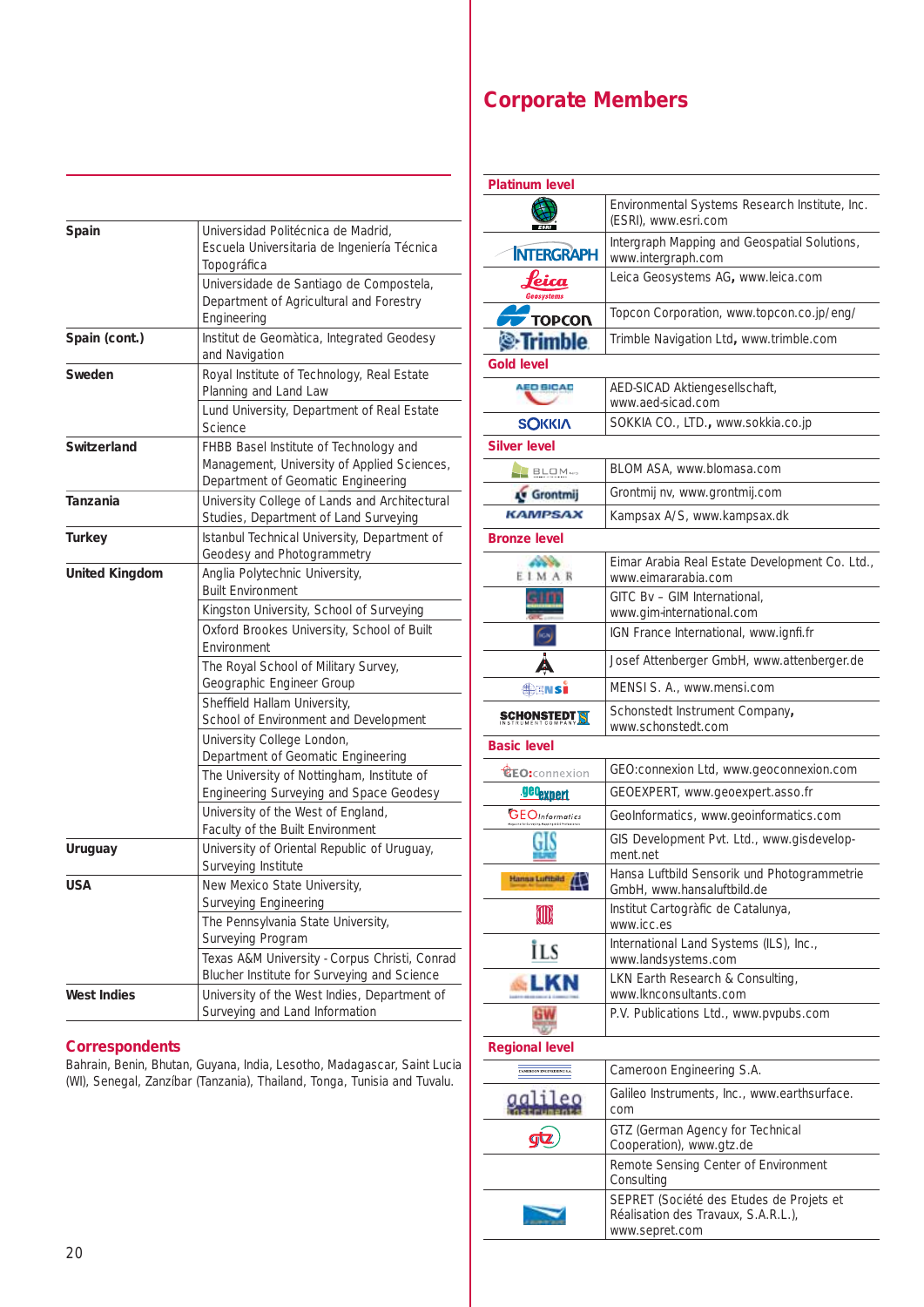#### **FIG Council 2003–2006**



**Members of FIG Council 2003–2006: Congress Director Thomas Gollwitzer (Germany), President Holger Magel (Germany), Vice President Andreas Drees (Germany), Vice President Ralf Schroth (Germany), Vice President Stig Enemark (Denmark, 2005– 2008), Matt Higgins (Australia, 2005–2006) as representative of the Commission Chairs, Vice President T.N. Wong (Hong Kong SAR, China) and Vice President Ken Allred (Canada, 2005–2008).**

#### **President**

Univ. Prof. Dr.-Ing. Holger Magel Director of Institute of Geodesy, GIS and Land Management Technische Universität München Arcisstrasse 21 D-80290 München GERMANY Tel. +49 89 289 22535 Fax +49 89 289 23933 Email: magel@landentwicklung-muenchen.de

#### **Vice Presidents**

Dr.-Ing. Andreas Drees Hohenzollernring 47 D-48145 Münster P.O. Box 2409, D-48011 Münster GERMANY Tel. +49 251 133 330 Fax +49 251 136 018 Email: fig@adrees.de



Prof. Dr.-Ing. Ralf Schroth c/o Hansa Luftbild Elbestrasse 5 D-48145 Münster GERMANY  $Tel + 49$  251 2330 0 Fax +49 251 2330 112 Email: schroth@hansaluftbild.de

Mr. T. N. Wong, FHKIS, FRICS, RPS(LS) Senior Resident Land Surveyor C/o Maunsell Consultants Asia Ltd. 8/F Grand Central Plaza. Tower 2 138 Shatin Rural Committee Road Shatin, N.T. HONG KONG SAR, CHINA Tel. +852 2607 7888, 2607 7838 Fax +852 2687 2322 Email: wing98nz@netvigator.com

#### **FIG Office**

International Federation of Surveyors Lindevangs Allé 4 DK-2000 Frederiksberg DENMARK Tel. +45 3886 1081 Fax +45 3886 0252 Email: fig@fig.net Web site: www.fig.net

G. K. (Ken) Allred, ALS, CLS 34 Glenhaven Crescent St. Albert, Alberta CANADA T8N 1A5 Tel. +1 780 460 2224 Email: gkallred@telusplanet.net

Prof. Stig Enemark University of Aalborg Institute of Development and Planning Fibigerstraede 11 DK-9220 Aalborg DENMARK Tel. +45 96 35 83 44 Fax +45 98 15 65 41 Email: enemark@land.aau.dk

#### **Congress Director**

Dipl.-Ing. Thomas Gollwitzer Ltd. Baudirektor Direktion für Ländliche Entwicklung Lechstrasse 50 D-93057 Regensburg GERMANY Tel. +49 941 4022 200 Fax: +49 941 4022 101 Email: thomas.gollwitzer@ale-opf.bayern.de

#### **ACCO Representative**

Matt Higgins Senior Surveyor Dept of Natural Resources and Mines Locked Bag 40 Coorparoo Delivery Centre Brisbane Qld 4151 AUSTRALIA Tel. +61 7 3896 3754 Fax +61 7 3891 5168 Email: matt.higgins@nrm.qld.gov.au

Mr. Markku Villikka, FIG Director, email: markku.villikka@fig.net, tel. + 358 44 357 0911 (direct)

Mr. Per Wilhelm Pedersen, FIG Office Manager, email: per.wilhelm@fig.net, tel. + 45 38 14 67 22 (direct)

Ms. Tine Svendstorp, Assistant, email: tine.svendstorp@fig.net tel. + 45 38 14 67 23 (direct)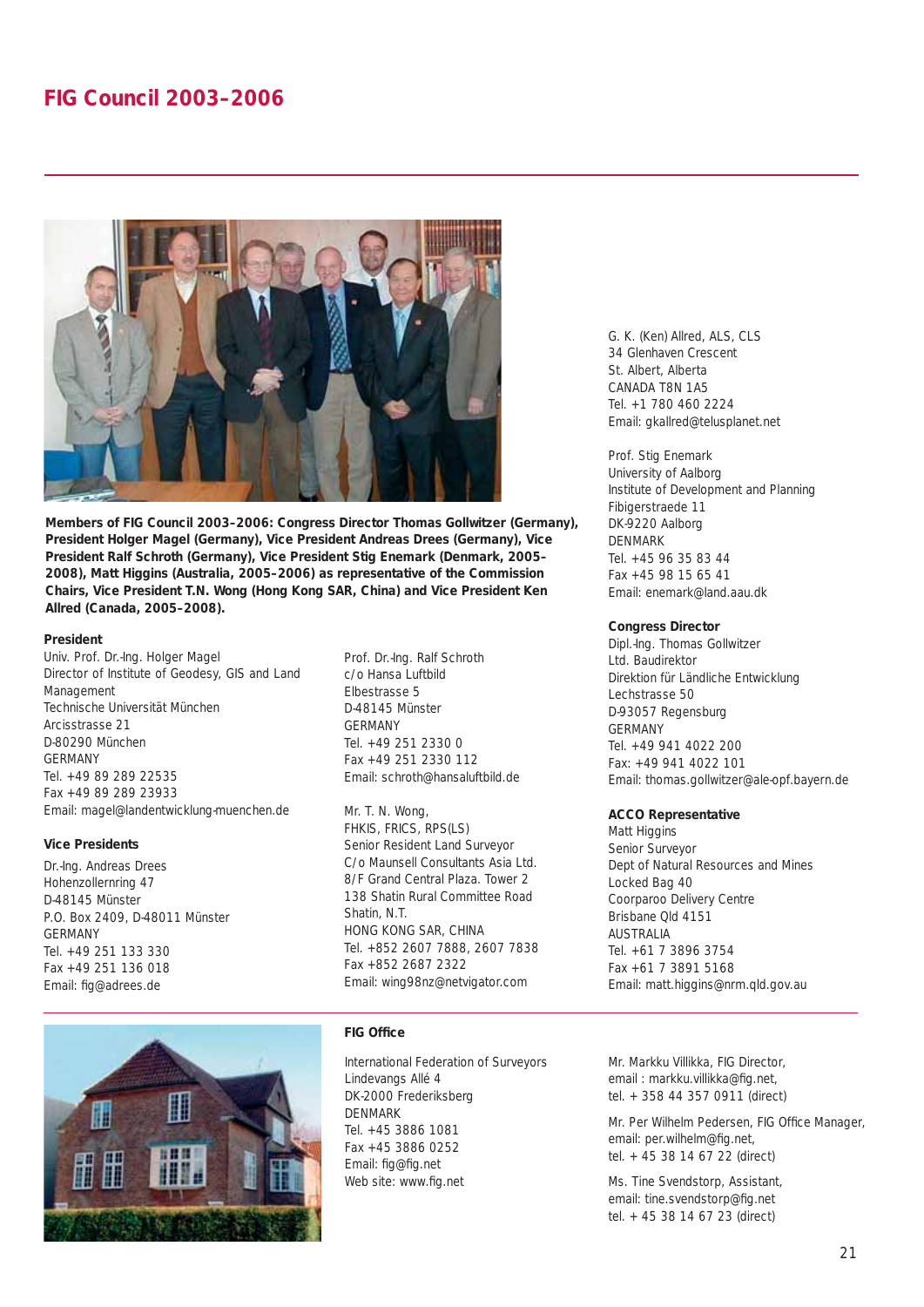

Members of ACCO outside of the FIG Office in May 2006: Andrew Leyzack, Adam **Greenland, Rudolf Staiger, Matt Higgins, Pedro Cavero, Simon Adcock, Bela Markus, Kauko Viitanen, Stig Enemark, Alojz Kopacik, Chryssy Potsiou, Klaus Rürup, Andrew Morley, Svend Kold Johansen, Diane Dumashie, Andreas Drees (chair) and Paul van der Molen.**

#### **Commission 1 – Professional Practice**

*Chair: Mr. Klaus Rürup (Germany), email: Klaus. Ruerup@t-online.de*

#### *Chair Elect: Mr. Yaacoub Saade (Lebanon), email: comandoo1@yahoo.com*

Ethical principles and codes of professional conduct; guidelines relating to the provision of services; standards of business practice and total quality management; changes affecting the operation of surveying practices, their management and their professional structures; international legislation affecting the profession including the liberalisation of trade in services; the role of surveyors in the public sector.

#### **Commission 2 – Professional Education**

*Chair: Professor Pedro Cavero (Spain), email: pjcavero@nivel.euitto.upm.es Chair Elect: Professor Bela Markus (Hungary), email: mb@geo.info.hu*

Education and teaching methods; continuing professional development and training; the interaction between education, research and practice; encouragement of the exchange of students and personnel between countries.

#### **Commission 3 – Spatial Information Management**

#### *Chair: Mr. Gerhard Muggenhuber (Austria), email: geomugg@gmx.at*

#### *Chair Elect: Dr. Chryssy Potsiou (Greece), email: chryssyp@survey.ntua.gr*

Management of land, property and hydrographic information and the related processes, procedures and resources; spatial data infrastructure– data models, standards, availability and legal aspects, management of spatial knowledge; the impacts on organisational structures, business models, professional practice and administration; management of spatial information supporting sustainable development.

#### **Commission 4 – Hydrography**

*Chair: Mr. Adam Greenland (United Kingdom/New Zealand), email: adam.greenland@ linz.govt.nz*

*Chair Elect: Mr. Andrew Leyzack (Canada), email: leyzacka@dfo-mpo.gc.ca*

The marine environment; hydrographic surveying; data processing and management; nautical charts and bathymetric maps – analogue, digital and electronic; other associated tasks.

#### **Commission 5 – Positioning and Measurement**

*Chair: Mr. Matthew B. Higgins (Australia), email: matt.higgins@nrm.qld.gov.au Chair Elect: Professor Rudolf Staiger (Germany), email: rudolf.staiger@uni-essen.de* The science of measurement; the acquisition of accurate, precise and reliable survey data related to the position, size and shape of natural and artificial features of the earth and its environment.

#### **Commission 6 – Engineering Surveys**

*Chair: Mr. Svend Kold Johansen (Denmark), email: skj@vd.dk*

*Chair Elect: Professor Alojz Kopacik (Slovakia), email: alojz.kopacik@stuba.sk*

Acquisition, processing and management of topographic and related information throughout the life cycle of a project; setting out methods in engineering projects; validation and quality control for civil construction and manufacturing; deformation monitoring, analysis and interpretation; prediction of deformation in engineering projects, mines and areas of geological hazard.

#### **Commission 7 – Cadastre and Land Management**

*Chair: Professor Paul van der Molen (The Netherlands), email: paul.vandermolen@kadaster.nl*

#### *Chair Elect: Mr. András Osskó (Hungary), email: foldmeresv@foldhiv.hu*

Land management and administration; cadastral reform and multi-purpose cadastres; parcelbased land information systems and computerisation of cadastral records; cadastral surveying and mapping; land titling, land tenure, land law and land registration; urban and rural land consolidation; national and international boundaries; land and marine resource management.

#### **Commission 8 – Spatial Planning and Development**

*Chair: Dr. Diane Dumashie (United Kingdom), email: ddd@dumashie.co.uk*

*Chair Elect: Mr. Simon Adcock (Australia), email: simon.adcock@dse.vic.gov.au*

Regional and local structure planning; urban and rural land use planning; planning policies and environmental improvement; urban development and implementation; public-private partnerships; informal settlements and urbanisation in developing countries; environmental impact assessment.

#### **Commission 9 – Valuation and the Management of Real Estate**

*Chair: Mr. Stephen Yip (Hong Kong SAR, China), email: smwyip@netvigator.com Chair Elect: Professor Kauko Viitanen ( Finland), email: kauko.viitanen@hut.fi*  Valuation – the estimating of value of real estate by valuers and appraisers for various purposes including market value, property taxation, eminent domain, claims of damage or impact on value by some cause or event, and acquisitions for public use or public policy; investment market value and investment planning; development finance, land use feasibility planning; management of property, as a single asset or by management companies; management of property systems to ensure efficient use of public and private resources; management of public sector property.

#### **Commission 10 – Construction Economics and Management**

*Chair: Mr. Philip Shearer (United Kingdom), email: philip.shearer@rlf.co.uk* 

*Chair Elect: Mr. Andrew Morley (United* 

*Kingdom), email: andrew.morley@ccmassociates.com*

Construction technology and information technology; construction economics and measurement; construction management and environmental management; construction law and contract administration.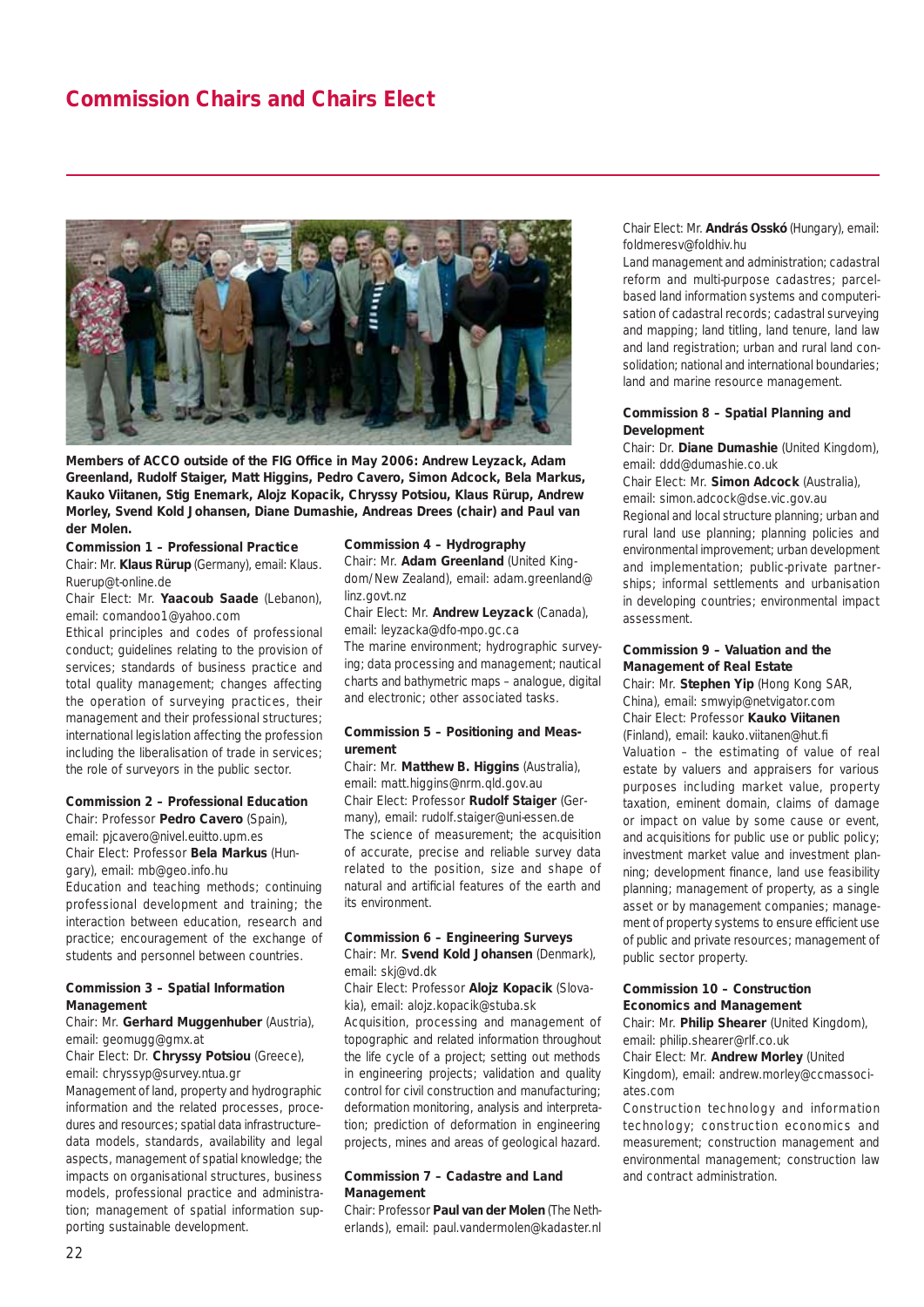#### **Income and expenditure account 2001–2005**

| <b>INCOME</b>        | Result 2005<br><b>Euro</b> | Result 2004<br><b>Euro</b> | <b>Result 2003</b><br><b>Euro</b> | Result 2002<br><b>Euro</b> | Result 2001<br>Euro <sup>1</sup> |
|----------------------|----------------------------|----------------------------|-----------------------------------|----------------------------|----------------------------------|
| <b>Subscriptions</b> |                            |                            |                                   |                            |                                  |
| Member associations  | 230,779                    | 218,683                    | 212,153                           | 216,197                    | 219,977                          |
| <b>Affiliates</b>    | 5,981                      | 4,683                      | 3,152                             | 3,369                      | 2,628                            |
| Corporate members    | 81,156                     | 74,799                     | 69,357                            | 47,766                     | 37,453                           |
| Academic members     | 15,086                     | 12,979                     | 11,346                            | 9.484                      | 6,384                            |
| <b>Total</b>         | 333,002                    | 311,144                    | 296,008                           | 276,815                    | 266,442                          |
| Other income         |                            |                            |                                   |                            |                                  |
| Advertising          | $\overline{0}$             | $\overline{0}$             | $\overline{0}$                    | 1,034                      | $\overline{0}$                   |
| Sale of publications | 50                         | 35                         | 1,034                             | 857                        | 285                              |
| Interest income      | 8,944                      | 8,038                      | 6,364                             | 1,274                      | 2,391                            |
| External projects    | 83,062                     | 47,733                     | 65,899                            | 27,780                     | 12,907                           |
| Various              | 798                        | 7,622                      | 42,785                            | 39,293                     | 12,404                           |
| <b>Total Income</b>  | 425,856                    | 374,572                    | 412,090                           | 347,053                    | 294,429                          |

| <b>EXPENDITURE</b>                     |         |         |         |         |         |
|----------------------------------------|---------|---------|---------|---------|---------|
| Administration, FIG Office and Council | 95,740  | 98,309  | 134,554 | 69,398  | 53,526  |
| <b>Council Meetings</b>                | 31,262  | 23,270  | 29,414  | 21,778  | 18,087  |
| <b>FIG Meetings</b>                    | 43,326  | 56,639  | 46,781  | 40,543  | 42,633  |
| Member support                         | 55,799  | 32,469  | 28,102  | 40,449  | 37,181  |
| Commission activity                    | 35,535  | 43,238  | 41,403  | 37,891  | 43,464  |
| Promotion                              | 30,666  | 28,483  | 33,143  | 27,443  | 42,212  |
| <b>External Projects</b>               | 50,117  | 53,107  | 52,275  | 27,508  | 20,482  |
| <b>Total expenditure</b>               | 342,445 | 335,515 | 365,672 | 265,010 | 257,486 |
| Surplus of the year                    | 83,411  | 39,057  | 46,418  | 82,043  | 36,943  |

<sup>1)</sup> The original account in Danish Kroner have been converted to EURO using the exchange rate: 100 DKK = 13.47 EURO.

#### **FIG balances 2001–2005**





**Dr. Ralf Schroth, Vice President in charge**  for finances.